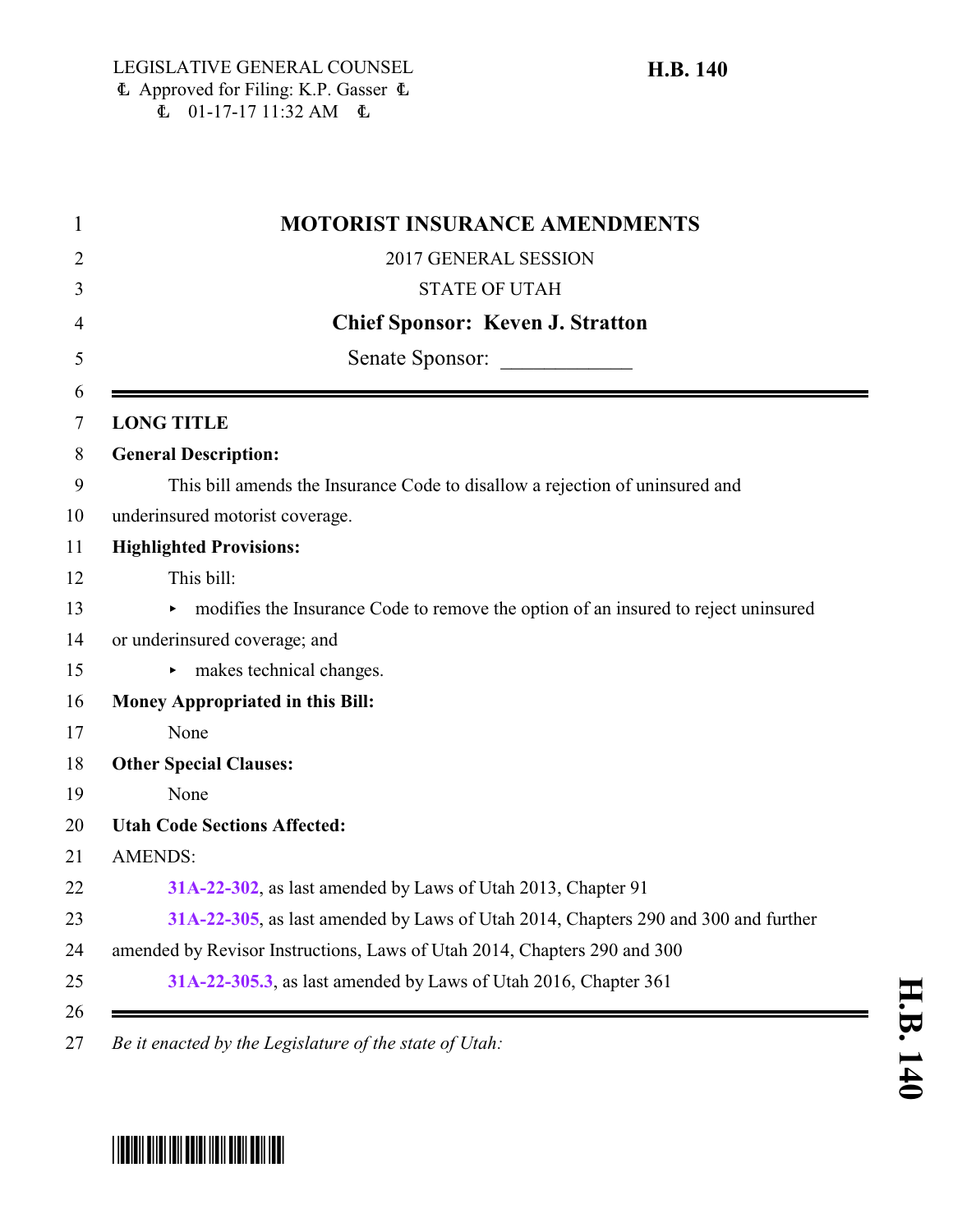<span id="page-1-1"></span><span id="page-1-0"></span>

| 28 | Section 1. Section 31A-22-302 is amended to read:                                                  |
|----|----------------------------------------------------------------------------------------------------|
| 29 | 31A-22-302. Required components of motor vehicle insurance policies --                             |
| 30 | <b>Exceptions.</b>                                                                                 |
| 31 | (1) Every policy of insurance or combination of policies purchased to satisfy the                  |
| 32 | owner's or operator's security requirement of Section 41-12a-301 shall include:                    |
| 33 | (a) motor vehicle liability coverage under Sections $31A-22-303$ and $31A-22-304$ ;                |
| 34 | (b) uninsured motorist coverage under Section $31A-22-305$ , unless affirmatively                  |
| 35 | waived under Subsection $31A-22-305(5)$ ;                                                          |
| 36 | (c) underinsured motorist coverage under Section $31A-22-305.3$ [, unless affirmatively            |
| 37 | waived under Subsection $31A-22-305.3(3)$ ; and                                                    |
| 38 | (d) except as provided in Subsection (2) and subject to Subsection (4), personal injury            |
| 39 | protection under Sections 31A-22-306 through 31A-22-309.                                           |
| 40 | (2) A policy of insurance or combination of policies, purchased to satisfy the owner's             |
| 41 | or operator's security requirement of Section 41-12a-301 for a motorcycle, off-highway vehicle,    |
| 42 | street-legal all-terrain vehicle, trailer, or semitrailer is not required to have personal injury  |
| 43 | protection under Sections 31A-22-306 through 31A-22-309.                                           |
| 44 | (3) A card issued by an insurance company as evidence of owner's or operator's                     |
| 45 | security under Section $41-12a-303.2$ on or after July 1, 2014, may not display the owner's or     |
| 46 | operator's address on the card.                                                                    |
| 47 | (4) (a) First party medical coverages may be offered or included in policies issued to             |
| 48 | motorcycle, off-highway vehicle, street-legal all-terrain vehicle, trailer, and semitrailer owners |
| 49 | or operators.                                                                                      |
| 50 | (b) Owners and operators of motorcycles, off-highway vehicles, street-legal all-terrain            |
| 51 | vehicles, trailers, and semitrailers are not covered by personal injury protection coverages in    |
| 52 | connection with injuries incurred while operating any of these vehicles.                           |
| 53 | (5) First party medical coverage expenses shall be governed by the relative value study            |
| 54 | provisions under Subsections $31A-22-307(2)$ and (3).                                              |
| 55 | Section 2. Section 31A-22-305 is amended to read:                                                  |
| 56 | 31A-22-305. Uninsured motorist coverage.                                                           |
| 57 | (1) As used in this section, "covered persons" includes:                                           |
| 58 | (a) the named insured;                                                                             |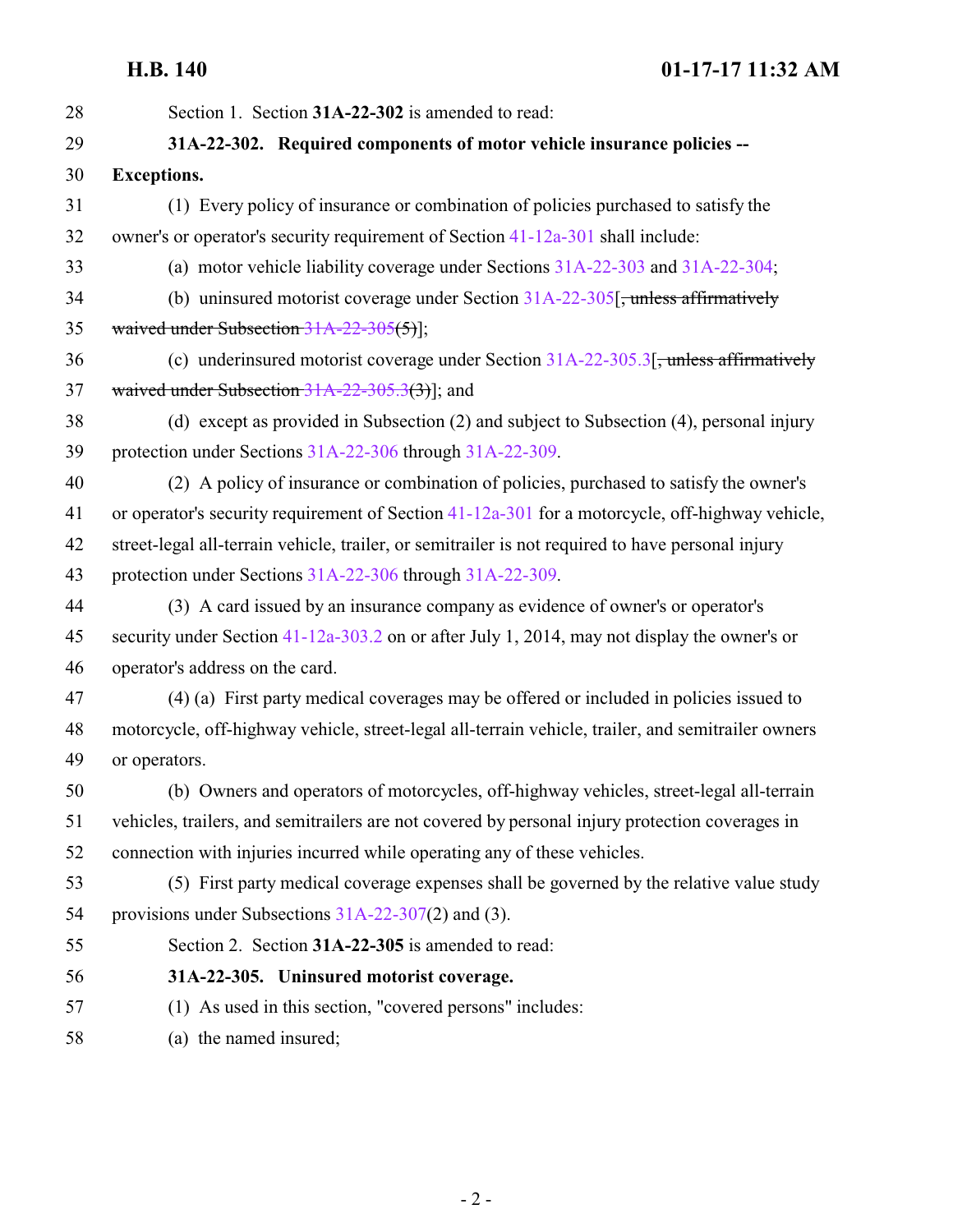| 59 | (b) for a claim arising on or after May 13, 2014, the named insured's dependent minor             |
|----|---------------------------------------------------------------------------------------------------|
| 60 | children;                                                                                         |
| 61 | (c) persons related to the named insured by blood, marriage, adoption, or guardianship,           |
| 62 | who are residents of the named insured's household, including those who usually make their        |
| 63 | home in the same household but temporarily live elsewhere;                                        |
| 64 | (d) any person occupying or using a motor vehicle:                                                |
| 65 | (i) referred to in the policy; or                                                                 |
| 66 | (ii) owned by a self-insured; and                                                                 |
| 67 | (e) any person who is entitled to recover damages against the owner or operator of the            |
| 68 | uninsured or underinsured motor vehicle because of bodily injury to or death of persons under     |
| 69 | Subsection $(1)(a)$ , $(b)$ , $(c)$ , or $(d)$ .                                                  |
| 70 | (2) As used in this section, "uninsured motor vehicle" includes:                                  |
| 71 | (a) (i) a motor vehicle, the operation, maintenance, or use of which is not covered               |
| 72 | under a liability policy at the time of an injury-causing occurrence; or                          |
| 73 | (ii) (A) a motor vehicle covered with lower liability limits than required by Section             |
| 74 | 31A-22-304; and                                                                                   |
| 75 | (B) the motor vehicle described in Subsection $(2)(a)(ii)(A)$ is uninsured to the extent of       |
| 76 | the deficiency;                                                                                   |
| 77 | (b) an unidentified motor vehicle that left the scene of an accident proximately caused           |
| 78 | by the motor vehicle operator;                                                                    |
| 79 | (c) a motor vehicle covered by a liability policy, but coverage for an accident is                |
| 80 | disputed by the liability insurer for more than 60 days or continues to be disputed for more than |
| 81 | 60 days; or                                                                                       |
| 82 | (d) (i) an insured motor vehicle if, before or after the accident, the liability insurer of       |
| 83 | the motor vehicle is declared insolvent by a court of competent jurisdiction; and                 |
| 84 | (ii) the motor vehicle described in Subsection $(2)(d)(i)$ is uninsured only to the extent        |
| 85 | that the claim against the insolvent insurer is not paid by a guaranty association or fund.       |
| 86 | (3) Uninsured motorist coverage under Subsection $31A-22-302(1)(b)$ provides                      |
| 87 | coverage for covered persons who are legally entitled to recover damages from owners or           |
| 88 | operators of uninsured motor vehicles because of bodily injury, sickness, disease, or death.      |
| 89 | $(4)$ (a) For new policies written on or after January 1, 2001, the limits of uninsured           |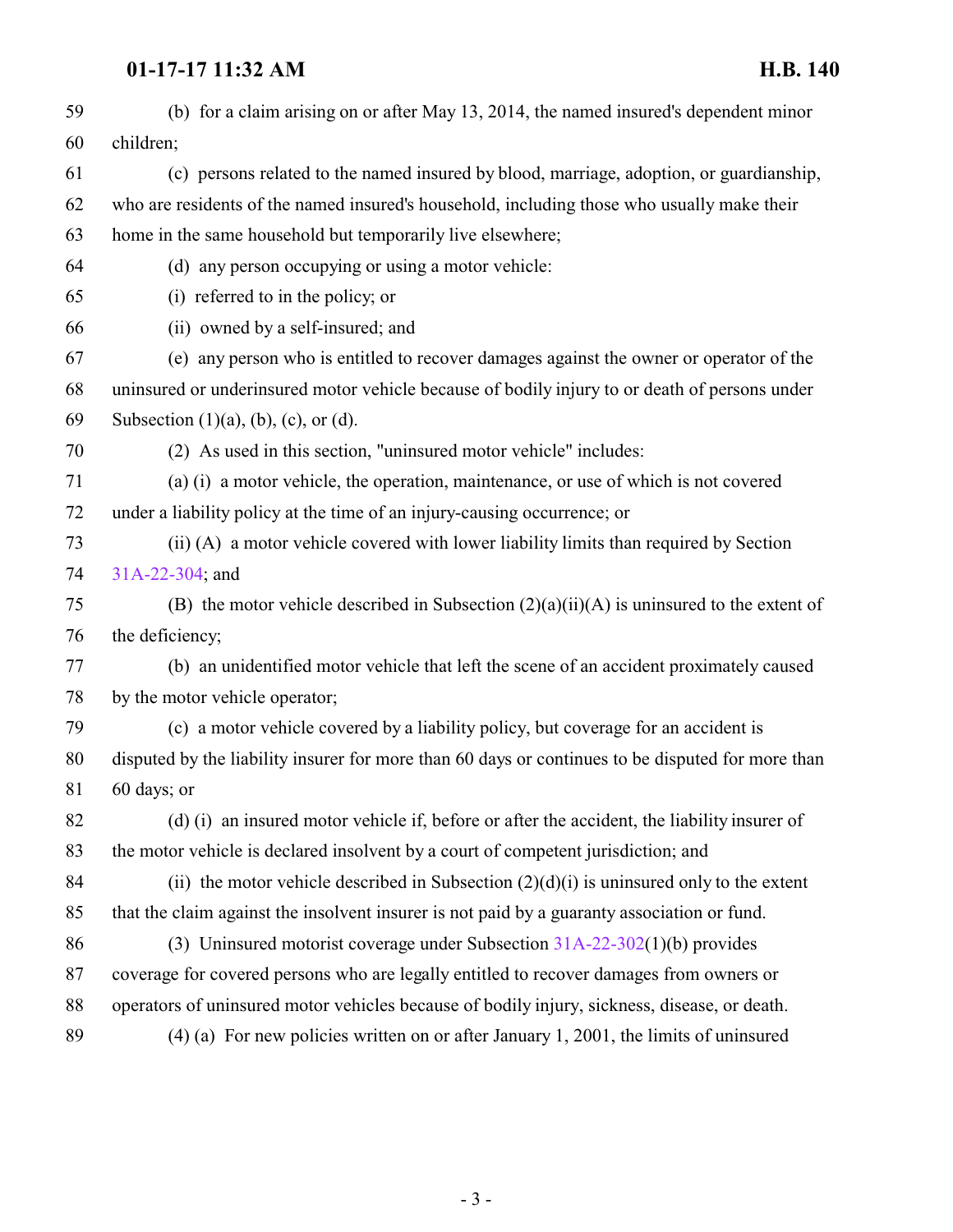motorist coverage shall be equal to the lesser of the limits of the named insured's motor vehicle

- liability coverage or the maximum uninsured motorist coverage limits available by the insurer 92 under the named insured's motor vehicle policy, unless a named insured [rejects or] purchases
- coverage in a lesser amount by signing an acknowledgment form that:
- (i) is filed with the department;

(ii) is provided by the insurer;

96 (iii) waives the higher coverage;

 (iv) need only state in this or similar language that uninsured motorist coverage provides benefits or protection to you and other covered persons for bodily injury resulting from an accident caused by the fault of another party where the other party has no liability insurance; and

 (v) discloses the additional premiums required to purchase uninsured motorist coverage with limits equal to the lesser of the limits of the named insured's motor vehicle liability coverage or the maximum uninsured motorist coverage limits available by the insurer under the named insured's motor vehicle policy.

 (b) Any selection [or rejection] under this Subsection (4) continues for that issuer of the liability coverage until the insured requests, in writing, a change of uninsured motorist coverage from that liability insurer.

 (c) (i) Subsections (4)(a) and (b) apply retroactively to any claim arising on or after January 1, 2001, for which, as of May 14, 2013, an insured has not made a written demand for arbitration or filed a complaint in a court of competent jurisdiction.

- (ii) The Legislature finds that the retroactive application of Subsections (4)(a) and (b) clarifies legislative intent and does not enlarge, eliminate, or destroy vested rights.
- 

(d) For purposes of this Subsection (4), "new policy" means:

 (i) any policy that is issued which does not include a renewal or reinstatement of an existing policy; or

- (ii) a change to an existing policy that results in:
- (A) a named insured being added to or deleted from the policy; or
- (B) a change in the limits of the named insured's motor vehicle liability coverage.
- (e) (i) As used in this Subsection (4)(e), "additional motor vehicle" means a change
- that increases the total number of vehicles insured by the policy, and does not include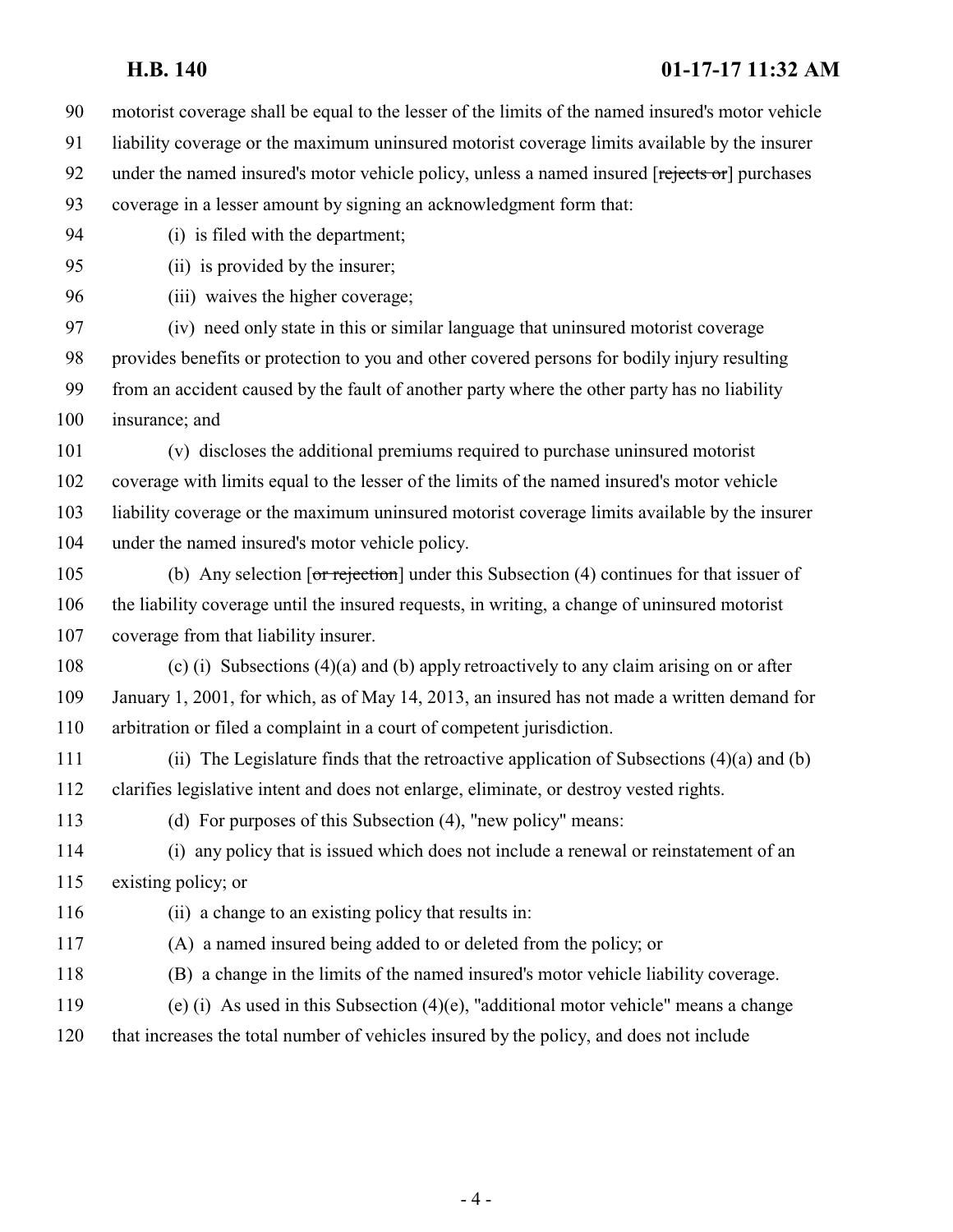replacement, substitute, or temporary vehicles. (ii) The adding of an additional motor vehicle to an existing personal lines or commercial lines policy does not constitute a new policy for purposes of Subsection (4)(d). 124 (iii) If an additional motor vehicle is added to a personal lines policy [where uninsured 125 motorist coverage has been rejected, or where uninsured motorist limits are lower than the named insured's motor vehicle liability limits, the insurer shall provide a notice to a named insured within 30 days that: 128 (A) in the same manner as described in Subsection  $(4)(a)(iv)$ , explains the purpose of uninsured motorist coverage; and (B) encourages the named insured to contact the insurance company or insurance producer for quotes as to the additional premiums required to purchase uninsured motorist coverage with limits equal to the lesser of the limits of the named insured's motor vehicle liability coverage or the maximum uninsured motorist coverage limits available by the insurer under the named insured's motor vehicle policy. (f) A change in policy number resulting from any policy change not identified under Subsection (4)(d)(ii) does not constitute a new policy. (g) (i) Subsection (4)(d) applies retroactively to any claim arising on or after January 1, 2001, for which, as of May 1, 2012, an insured has not made a written demand for arbitration or filed a complaint in a court of competent jurisdiction. (ii) The Legislature finds that the retroactive application of Subsection (4): (A) does not enlarge, eliminate, or destroy vested rights; and (B) clarifies legislative intent. (h) A self-insured, including a governmental entity, may elect to provide uninsured motorist coverage in an amount that is less than its maximum self-insured retention under Subsections (4)(a) and (5)(a) by issuing a declaratory memorandum or policy statement from the chief financial officer or chief risk officer that declares the: (i) self-insured entity's coverage level; and (ii) process for filing an uninsured motorist claim. (i) Uninsured motorist coverage may not be sold with limits that are less than the minimum bodily injury limits for motor vehicle liability policies under Section [31A-22-304](http://le.utah.gov/UtahCode/SectionLookup.jsp?section=31a-22-304&session=2017GS). (j) The acknowledgment under Subsection (4)(a) continues for that issuer of the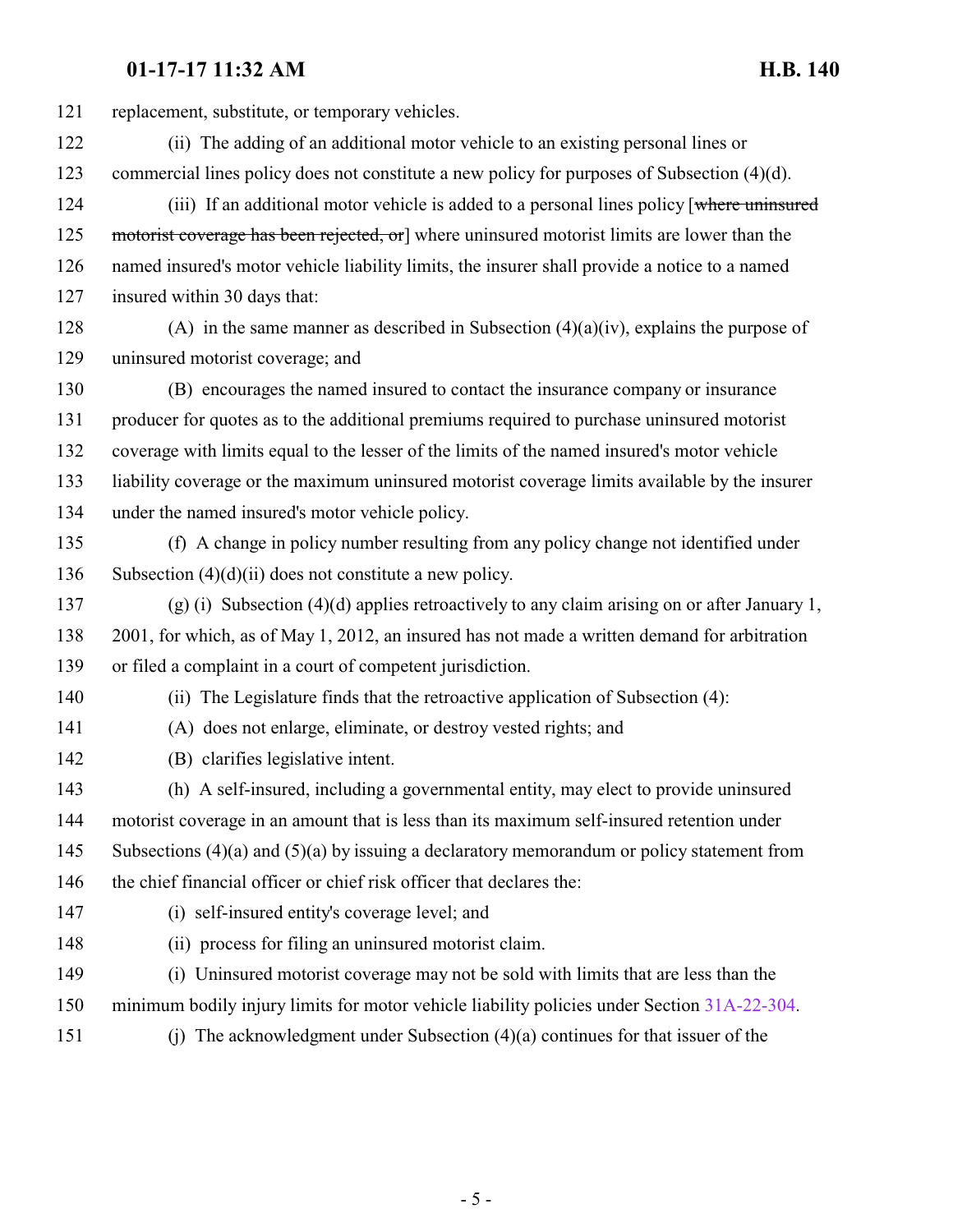| 152 | uninsured motorist coverage until the named insured requests, in writing, different uninsured    |
|-----|--------------------------------------------------------------------------------------------------|
| 153 | motorist coverage from the insurer.                                                              |
| 154 | $(k)$ (i) In conjunction with the first two renewal notices sent after January 1, 2001, for      |
| 155 | policies existing on that date, the insurer shall disclose in the same medium as the premium     |
| 156 | renewal notice, an explanation of:                                                               |
| 157 | (A) the purpose of uninsured motorist coverage in the same manner as described in                |
| 158 | Subsection $(4)(a)(iv)$ ; and                                                                    |
| 159 | (B) a disclosure of the additional premiums required to purchase uninsured motorist              |
| 160 | coverage with limits equal to the lesser of the limits of the named insured's motor vehicle      |
| 161 | liability coverage or the maximum uninsured motorist coverage limits available by the insurer    |
| 162 | under the named insured's motor vehicle policy.                                                  |
| 163 | (ii) The disclosure required under Subsection $(4)(k)(i)$ shall be sent to all named             |
| 164 | insureds that carry uninsured motorist coverage limits in an amount less than the named          |
| 165 | insured's motor vehicle liability policy limits or the maximum uninsured motorist coverage       |
| 166 | limits available by the insurer under the named insured's motor vehicle policy.                  |
| 167 | (1) For purposes of this Subsection (4), a notice or disclosure sent to a named insured in       |
| 168 | a household constitutes notice or disclosure to all insureds within the household.               |
| 169 | $(5)$ (a) (i) Except as provided in Subsection (5)(b), the named insured may reject              |
| 170 | uninsured motorist coverage by an express writing to the insurer that provides liability         |
| 171 | coverage under Subsection $31A-22-302(1)(a)$ .                                                   |
| 172 | $(iii)$ This rejection shall be on a form provided by the insurer that includes a reasonable     |
| 173 | explanation of the purpose of uninsured motorist coverage.]                                      |
| 174 | [(iii) This rejection continues for that issuer of the liability coverage until the insured in   |
| 175 | writing requests uninsured motorist coverage from that liability insurer.                        |
| 176 | $[\phi]$ (5) (a) (i) All persons, including governmental entities, that are engaged in the       |
| 177 | business of, or that accept payment for, transporting natural persons by motor vehicle, and all  |
| 178 | school districts that provide transportation services for their students, shall provide coverage |
| 179 | for all motor vehicles used for that purpose, by purchase of a policy of insurance or by         |
| 180 | self-insurance, uninsured motorist coverage of at least \$25,000 per person and \$500,000 per    |
| 181 | accident.                                                                                        |
| 182 | This coverage is secondary to any other insurance covering an injured covered<br>(ii)            |
|     |                                                                                                  |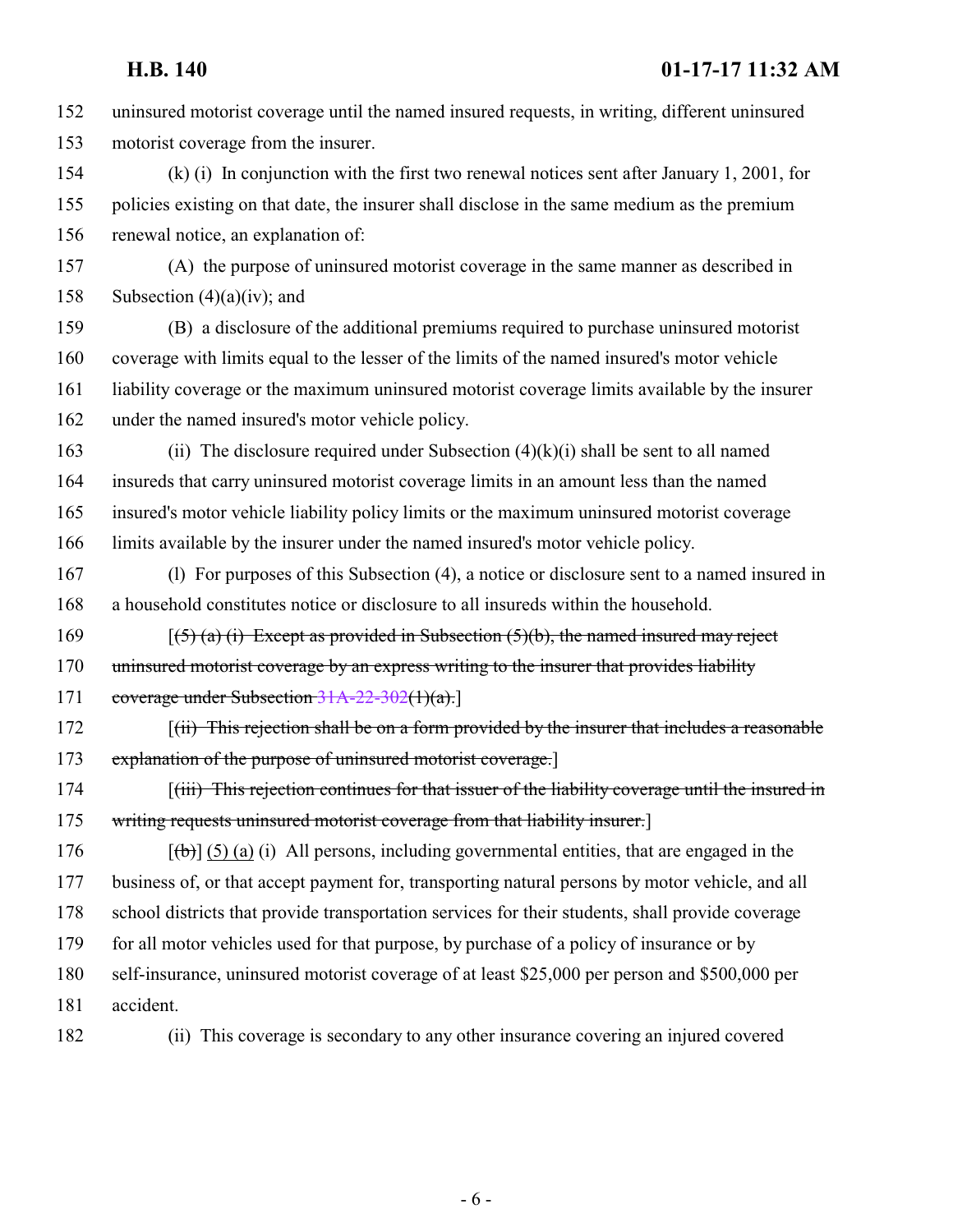| 183 | person.                                                                                      |
|-----|----------------------------------------------------------------------------------------------|
| 184 | $[\text{e}(\text{e})]$ (b) Uninsured motorist coverage:                                      |
| 185 | (i) is secondary to the benefits provided by Title 34A, Chapter 2, Workers'                  |
| 186 | Compensation Act;                                                                            |
| 187 | (ii) may not be subrogated by the workers' compensation insurance carrier;                   |
| 188 | (iii) may not be reduced by any benefits provided by workers' compensation insurance;        |
| 189 | (iv) may be reduced by health insurance subrogation only after the covered person has        |
| 190 | been made whole;                                                                             |
| 191 | (v) may not be collected for bodily injury or death sustained by a person:                   |
| 192 | (A) while committing a violation of Section $41-1a-1314$ ;                                   |
| 193 | (B) who, as a passenger in a vehicle, has knowledge that the vehicle is being operated       |
| 194 | in violation of Section $41-1a-1314$ ; or                                                    |
| 195 | (C) while committing a felony; and                                                           |
| 196 | (vi) notwithstanding Subsection $(5)[(e)](b)(v)$ , may be recovered:                         |
| 197 | (A) for a person under 18 years of age who is injured within the scope of Subsection         |
| 198 | $(5)(c)(v)$ but limited to medical and funeral expenses; or                                  |
| 199 | (B) by a law enforcement officer as defined in Section $53-13-103$ , who is injured          |
| 200 | within the course and scope of the law enforcement officer's duties.                         |
| 201 | $[\text{td}]$ (c) As used in this Subsection (5), "motor vehicle" [has the same meaning as   |
| 202 | $t$ under] means the same as that term is defined in Section 41-1a-102.                      |
| 203 | (6) When a covered person alleges that an uninsured motor vehicle under Subsection           |
| 204 | (2)(b) proximately caused an accident without touching the covered person or the motor       |
| 205 | vehicle occupied by the covered person, the covered person shall show the existence of the   |
| 206 | uninsured motor vehicle by clear and convincing evidence consisting of more than the covered |
| 207 | person's testimony.                                                                          |
| 208 | (7) (a) The limit of liability for uninsured motorist coverage for two or more motor         |
| 209 | vehicles may not be added together, combined, or stacked to determine the limit of insurance |
| 210 | coverage available to an injured person for any one accident.                                |
| 211 | (b) (i) Subsection $(7)(a)$ applies to all persons except a covered person as defined under  |
| 212 | Subsection $(8)(b)(ii)$ .                                                                    |

(ii) A covered person as defined under Subsection (8)(b)(ii) is entitled to the highest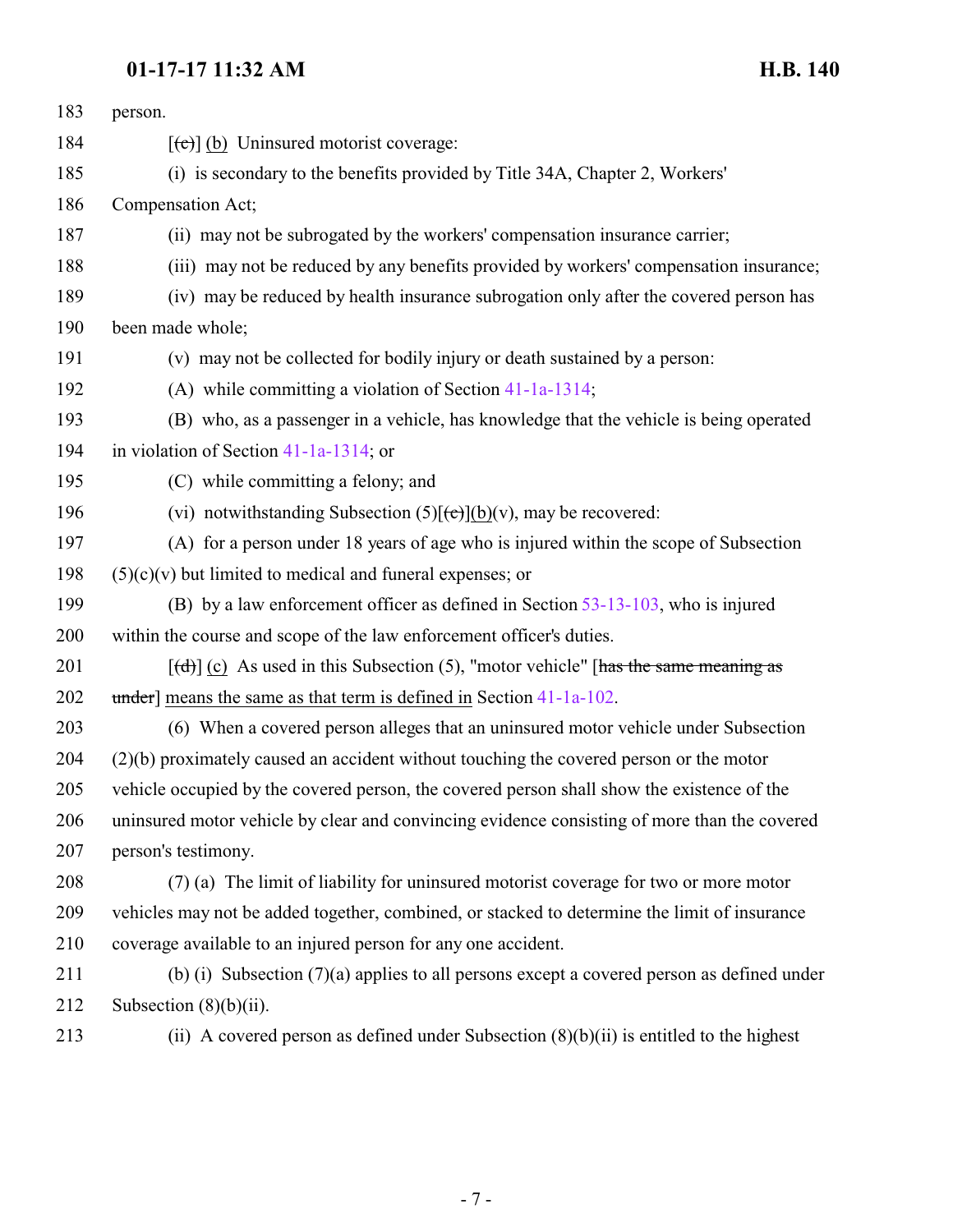limits of uninsured motorist coverage afforded for any one motor vehicle that the covered person is the named insured or an insured family member. (iii) This coverage shall be in addition to the coverage on the motor vehicle the covered person is occupying. (iv) Neither the primary nor the secondary coverage may be set off against the other.

 (c) Coverage on a motor vehicle occupied at the time of an accident shall be primary 220 coverage, and the coverage elected by a person described under Subsections  $(1)(a)$ ,  $(b)$ , and  $(c)$ shall be secondary coverage.

 (8) (a) Uninsured motorist coverage under this section applies to bodily injury, sickness, disease, or death of covered persons while occupying or using a motor vehicle only if the motor vehicle is described in the policy under which a claim is made, or if the motor vehicle is a newly acquired or replacement motor vehicle covered under the terms of the policy. Except as provided in Subsection (7) or this Subsection (8), a covered person injured in a motor vehicle described in a policy that includes uninsured motorist benefits may not elect to 228 collect uninsured motorist coverage benefits from any other motor vehicle insurance policy under which the person is a covered person.

 (b) Each of the following persons may also recover uninsured motorist benefits under any one other policy in which they are described as a "covered person" as defined in Subsection (1):

- (i) a covered person injured as a pedestrian by an uninsured motor vehicle; and
- (ii) except as provided in Subsection (8)(c), a covered person injured while occupying or using a motor vehicle that is not owned, leased, or furnished:
- 236 (A) to the covered person;
- (B) to the covered person's spouse; or
- (C) to the covered person's resident parent or resident sibling.
- (c) (i) A covered person may recover benefits from no more than two additional policies, one additional policy from each parent's household if the covered person is:
- 
- (A) a dependent minor of parents who reside in separate households; and
- (B) injured while occupying or using a motor vehicle that is not owned, leased, or furnished:
- (I) to the covered person;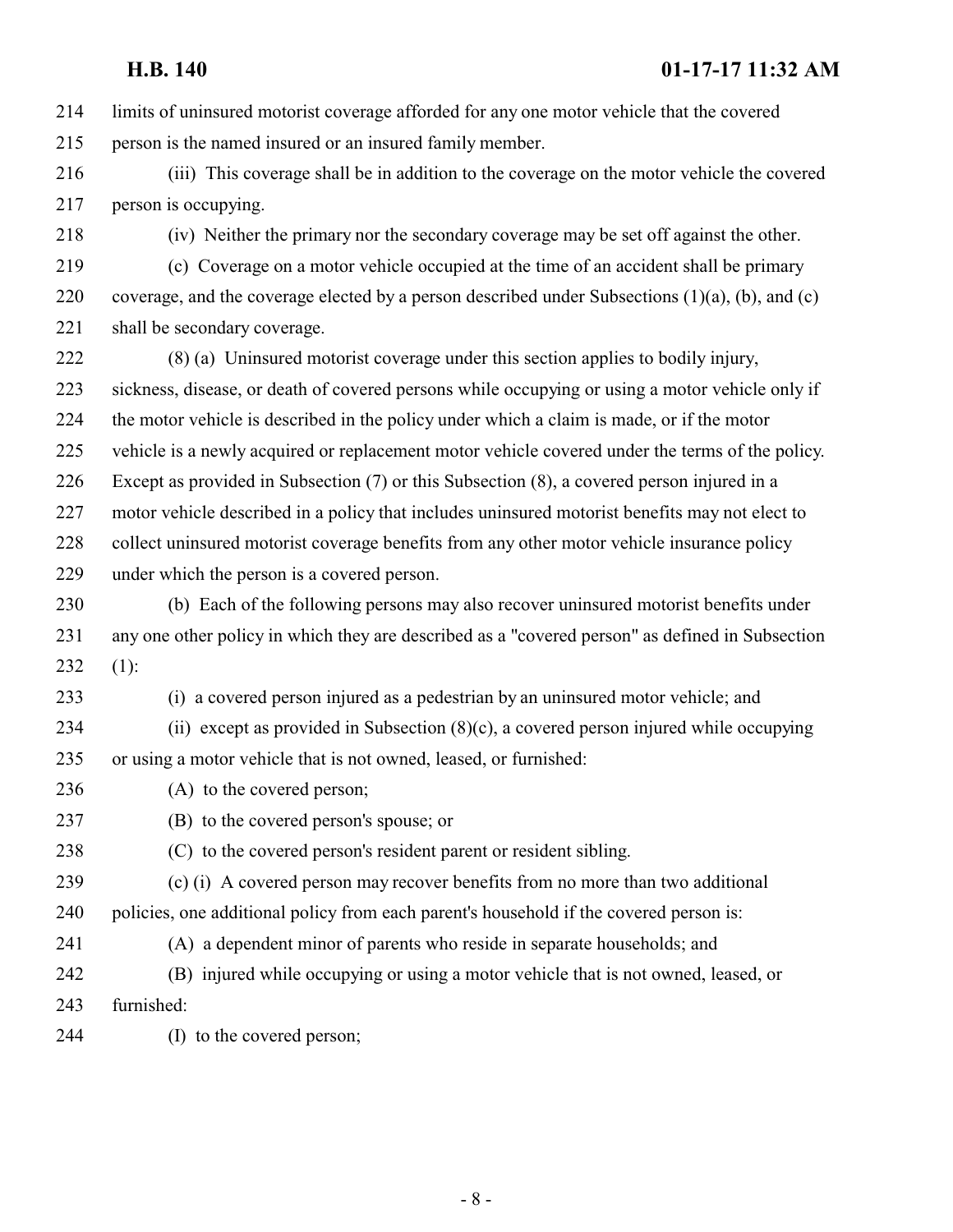(II) to the covered person's resident parent; or (III) to the covered person's resident sibling. (ii) Each parent's policy under this Subsection (8)(c) is liable only for the percentage of the damages that the limit of liability of each parent's policy of uninsured motorist coverage bears to the total of both parents' uninsured coverage applicable to the accident. (d) A covered person's recovery under any available policies may not exceed the full amount of damages. (e) A covered person in Subsection (8)(b) is not barred against making subsequent elections if recovery is unavailable under previous elections. (f) (i) As used in this section, "interpolicy stacking" means recovering benefits for a single incident of loss under more than one insurance policy. (ii) Except to the extent permitted by Subsection (7) and this Subsection (8), interpolicy stacking is prohibited for uninsured motorist coverage. (9) (a) When a claim is brought by a named insured or a person described in Subsection (1) and is asserted against the covered person's uninsured motorist carrier, the claimant may elect to resolve the claim: (i) by submitting the claim to binding arbitration; or (ii) through litigation. (b) Unless otherwise provided in the policy under which uninsured benefits are claimed, the election provided in Subsection (9)(a) is available to the claimant only, except that if the policy under which insured benefits are claimed provides that either an insured or the insurer may elect arbitration, the insured or the insurer may elect arbitration and that election to 267 arbitrate shall stay the litigation of the claim under Subsection  $(9)(a)(ii)$ . 268 (c) Once the claimant has elected to commence litigation under Subsection  $(9)(a)(ii)$ , the claimant may not elect to resolve the claim through binding arbitration under this section without the written consent of the uninsured motorist carrier. (d) (i) Unless otherwise agreed to in writing by the parties, a claim that is submitted to binding arbitration under Subsection (9)(a)(i) shall be resolved by a single arbitrator. (ii) All parties shall agree on the single arbitrator selected under Subsection (9)(d)(i).

 (iii) If the parties are unable to agree on a single arbitrator as required under Subsection (9)(d)(ii), the parties shall select a panel of three arbitrators.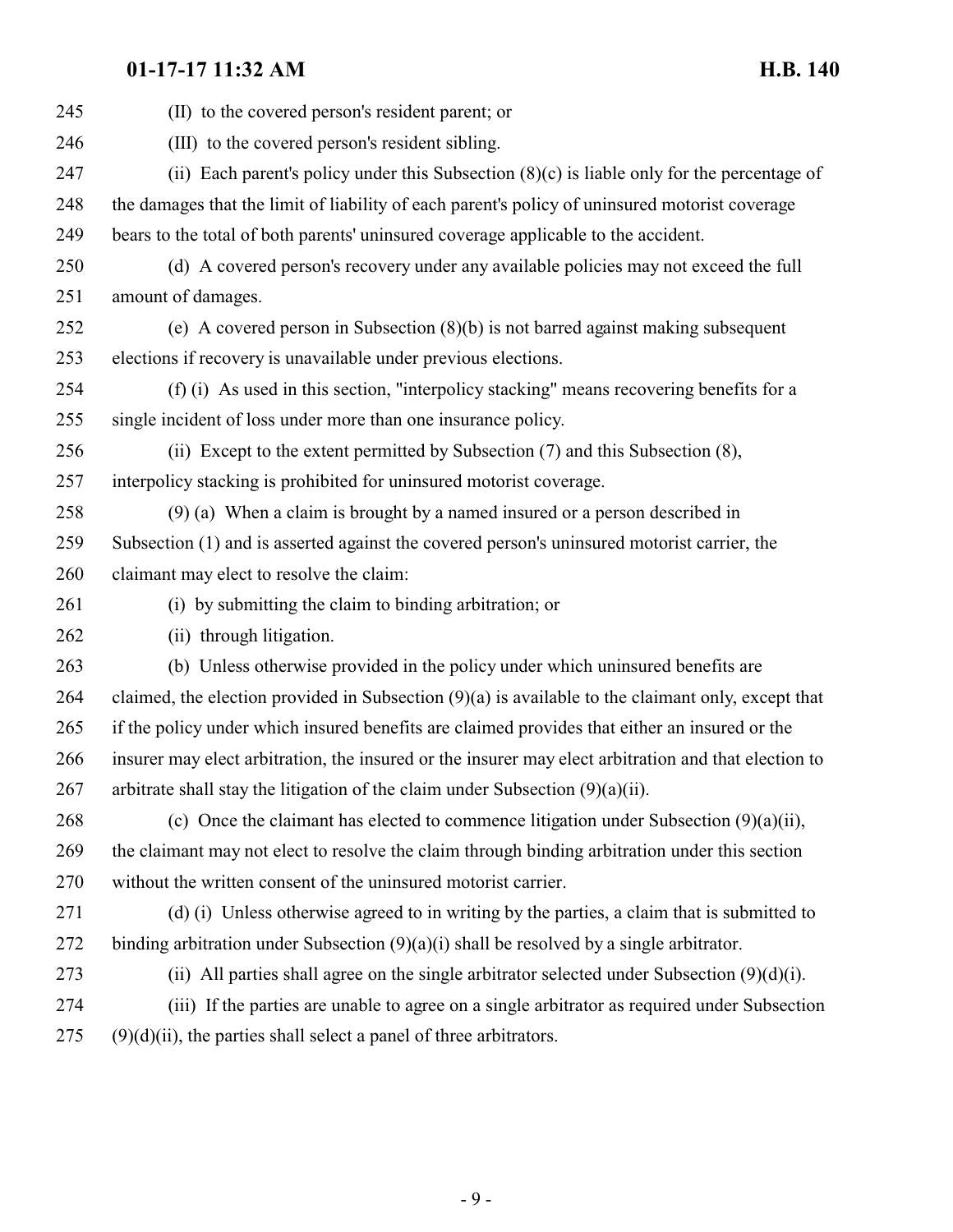276 (e) If the parties select a panel of three arbitrators under Subsection  $(9)(d)(iii)$ : (i) each side shall select one arbitrator; and 278 (ii) the arbitrators appointed under Subsection  $(9)(e)(i)$  shall select one additional arbitrator to be included in the panel. (f) Unless otherwise agreed to in writing: (i) each party shall pay an equal share of the fees and costs of the arbitrator selected 282 under Subsection  $(9)(d)(i)$ ; or 283 (ii) if an arbitration panel is selected under Subsection  $(9)(d)(iii)$ : (A) each party shall pay the fees and costs of the arbitrator selected by that party; and (B) each party shall pay an equal share of the fees and costs of the arbitrator selected under Subsection (9)(e)(ii). (g) Except as otherwise provided in this section or unless otherwise agreed to in writing by the parties, an arbitration proceeding conducted under this section shall be governed by Title 78B, Chapter 11, Utah Uniform Arbitration Act. 290 (h) (i) The arbitration shall be conducted in accordance with Rules  $26(a)(4)$  through (f), 27 through 37, 54, and 68 of the Utah Rules of Civil Procedure, once the requirements of 292 Subsections  $(10)(a)$  through  $(c)$  are satisfied. (ii) The specified tier as defined by Rule 26(c)(3) of the Utah Rules of Civil Procedure shall be determined based on the claimant's specific monetary amount in the written demand 295 for payment of uninsured motorist coverage benefits as required in Subsection  $(10)(a)(i)(A)$ . (iii) Rules 26.1 and 26.2 of the Utah Rules of Civil Procedure do not apply to arbitration claims under this part. (i) All issues of discovery shall be resolved by the arbitrator or the arbitration panel. (j) A written decision by a single arbitrator or by a majority of the arbitration panel shall constitute a final decision. (k) (i) Except as provided in Subsection (10), the amount of an arbitration award may not exceed the uninsured motorist policy limits of all applicable uninsured motorist policies, including applicable uninsured motorist umbrella policies. (ii) If the initial arbitration award exceeds the uninsured motorist policy limits of all applicable uninsured motorist policies, the arbitration award shall be reduced to an amount equal to the combined uninsured motorist policy limits of all applicable uninsured motorist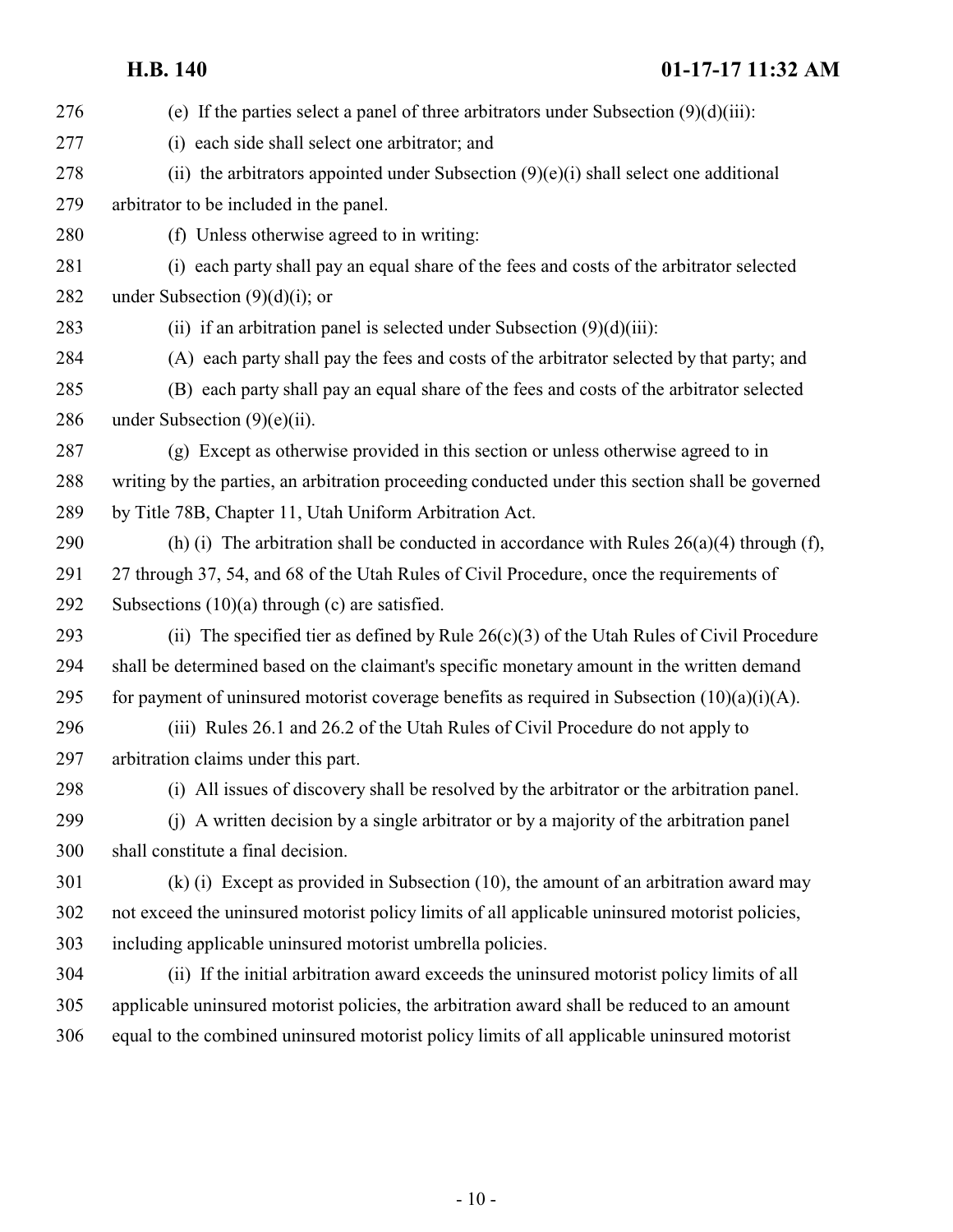| 307 | policies.                                                                                            |
|-----|------------------------------------------------------------------------------------------------------|
| 308 | (1) The arbitrator or arbitration panel may not decide the issues of coverage or                     |
| 309 | extra-contractual damages, including:                                                                |
| 310 | (i) whether the claimant is a covered person;                                                        |
| 311 | (ii) whether the policy extends coverage to the loss; or                                             |
| 312 | (iii) any allegations or claims asserting consequential damages or bad faith liability.              |
| 313 | (m) The arbitrator or arbitration panel may not conduct arbitration on a class-wide or               |
| 314 | class-representative basis.                                                                          |
| 315 | (n) If the arbitrator or arbitration panel finds that the action was not brought, pursued,           |
| 316 | or defended in good faith, the arbitrator or arbitration panel may award reasonable attorney fees    |
| 317 | and costs against the party that failed to bring, pursue, or defend the claim in good faith.         |
| 318 | (o) An arbitration award issued under this section shall be the final resolution of all              |
| 319 | claims not excluded by Subsection (9)(1) between the parties unless:                                 |
| 320 | (i) the award was procured by corruption, fraud, or other undue means;                               |
| 321 | (ii) either party, within 20 days after service of the arbitration award:                            |
| 322 | (A) files a complaint requesting a trial de novo in the district court; and                          |
| 323 | (B) serves the nonmoving party with a copy of the complaint requesting a trial de novo               |
| 324 | under Subsection $(9)(o)(ii)(A)$ .                                                                   |
| 325 | (p) (i) Upon filing a complaint for a trial de novo under Subsection $(9)(o)$ , the claim            |
| 326 | shall proceed through litigation pursuant to the Utah Rules of Civil Procedure and Utah Rules        |
| 327 | of Evidence in the district court.                                                                   |
| 328 | (ii) In accordance with Rule 38, Utah Rules of Civil Procedure, either party may                     |
| 329 | request a jury trial with a complaint requesting a trial de novo under Subsection $(9)(o)(ii)(A)$ .  |
| 330 | (q) (i) If the claimant, as the moving party in a trial de novo requested under                      |
| 331 | Subsection $(9)(o)$ , does not obtain a verdict that is at least \$5,000 and is at least 20% greater |
| 332 | than the arbitration award, the claimant is responsible for all of the nonmoving party's costs.      |
| 333 | (ii) If the uninsured motorist carrier, as the moving party in a trial de novo requested             |
| 334 | under Subsection $(9)(o)$ , does not obtain a verdict that is at least 20% less than the arbitration |
| 335 | award, the uninsured motorist carrier is responsible for all of the nonmoving party's costs.         |
| 336 | (iii) Except as provided in Subsection $(9)(q)(iv)$ , the costs under this Subsection $(9)(q)$       |
| 337 | shall include:                                                                                       |
|     |                                                                                                      |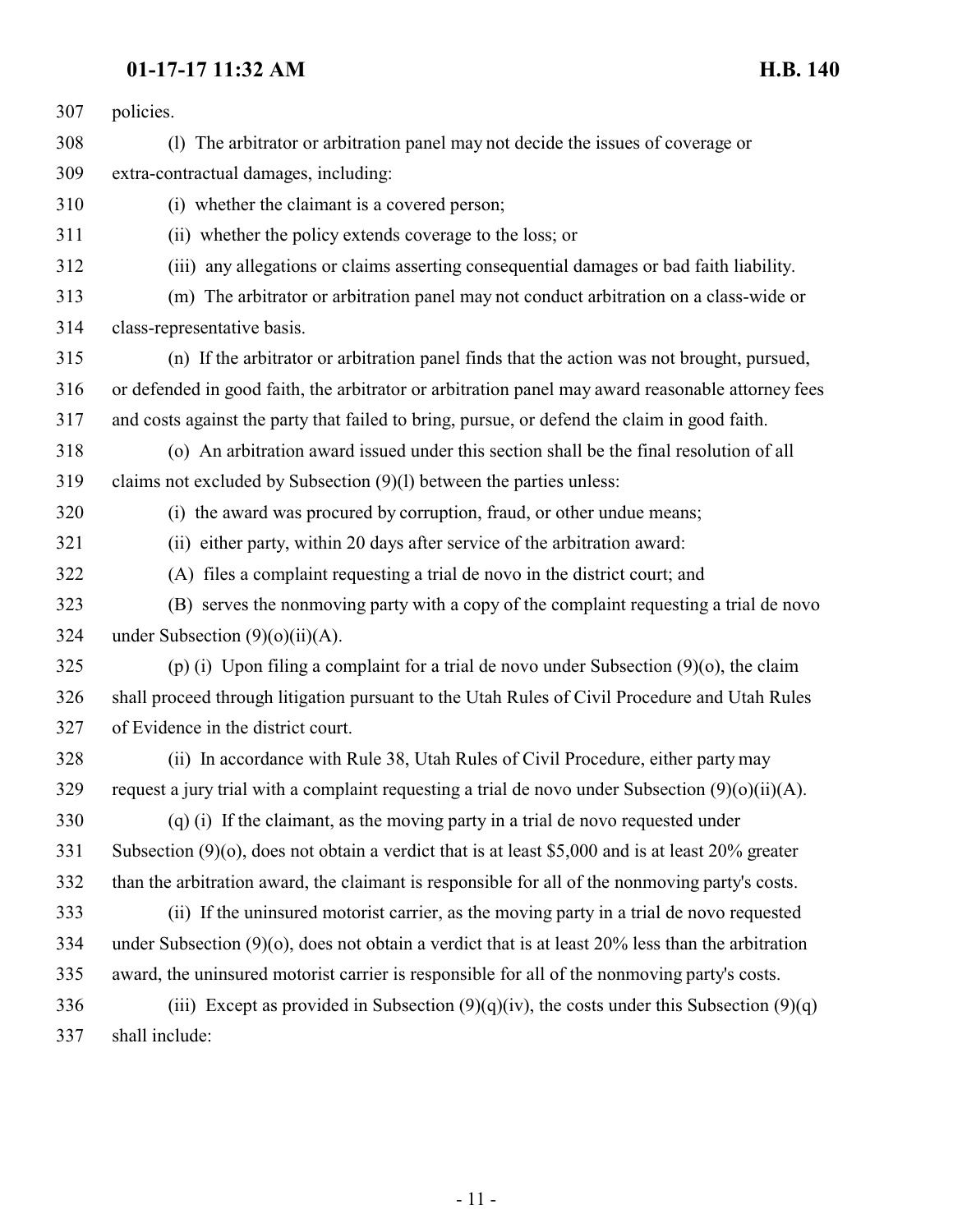(A) any costs set forth in Rule 54(d), Utah Rules of Civil Procedure; and (B) the costs of expert witnesses and depositions. (iv) An award of costs under this Subsection (9)(q) may not exceed \$2,500 unless 341 Subsection  $(10)(h)(iii)$  applies. (r) For purposes of determining whether a party's verdict is greater or less than the arbitration award under Subsection (9)(q), a court may not consider any recovery or other relief granted on a claim for damages if the claim for damages: (i) was not fully disclosed in writing prior to the arbitration proceeding; or (ii) was not disclosed in response to discovery contrary to the Utah Rules of Civil Procedure. (s) If a district court determines, upon a motion of the nonmoving party, that the moving party's use of the trial de novo process was filed in bad faith in accordance with Section [78B-5-825](http://le.utah.gov/UtahCode/SectionLookup.jsp?section=78b-5-825&session=2017GS), the district court may award reasonable attorney fees to the nonmoving party. (t) Nothing in this section is intended to limit any claim under any other portion of an applicable insurance policy. (u) If there are multiple uninsured motorist policies, as set forth in Subsection (8), the claimant may elect to arbitrate in one hearing the claims against all the uninsured motorist carriers. (10) (a) Within 30 days after a covered person elects to submit a claim for uninsured motorist benefits to binding arbitration or files litigation, the covered person shall provide to the uninsured motorist carrier: (i) a written demand for payment of uninsured motorist coverage benefits, setting forth: (A) subject to Subsection (10)(l), the specific monetary amount of the demand, including a computation of the covered person's claimed past medical expenses, claimed past lost wages, and the other claimed past economic damages; and (B) the factual and legal basis and any supporting documentation for the demand; (ii) a written statement under oath disclosing: (A) (I) the names and last known addresses of all health care providers who have rendered health care services to the covered person that are material to the claims for which uninsured motorist benefits are sought for a period of five years preceding the date of the event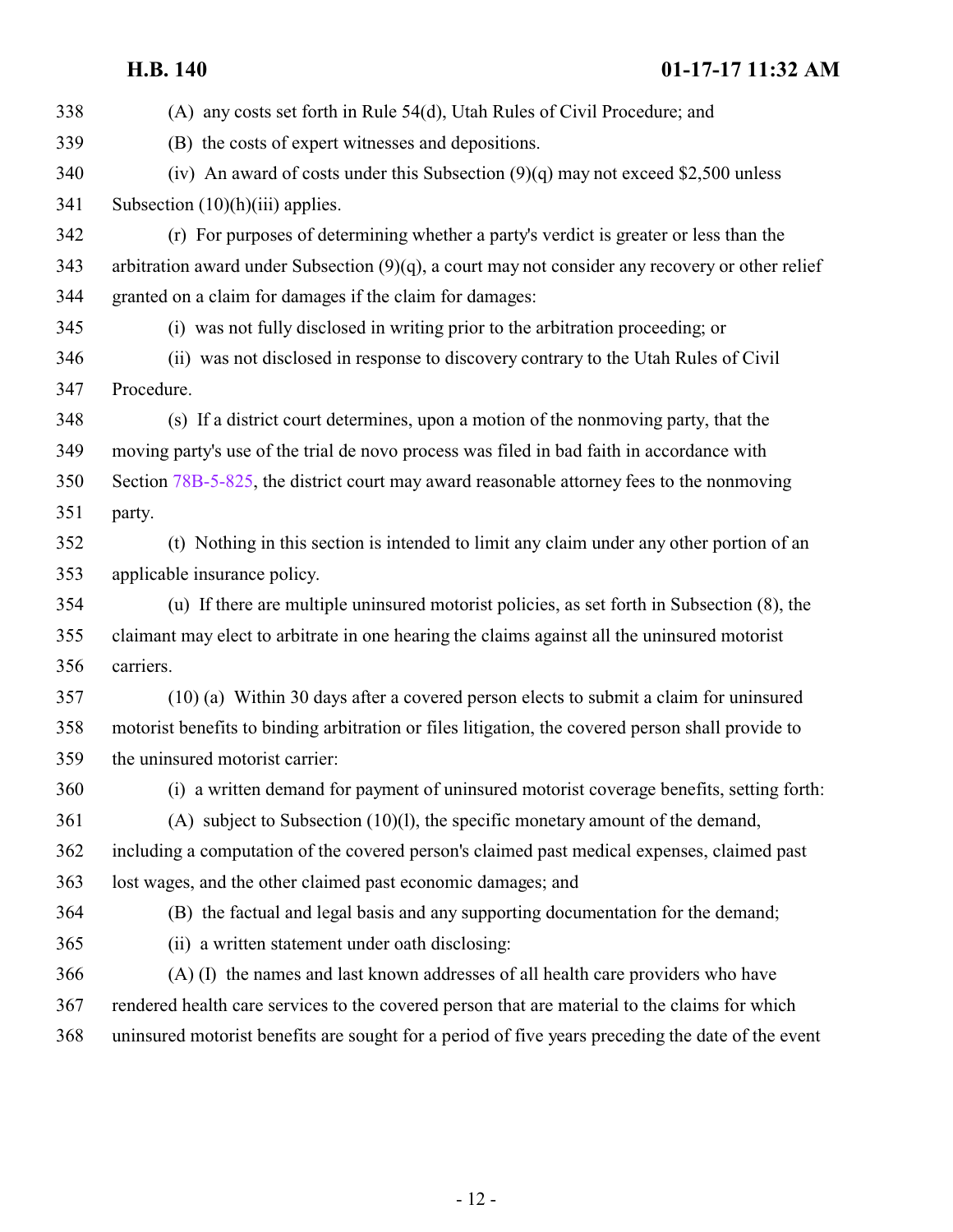giving rise to the claim for uninsured motorist benefits up to the time the election for arbitration or litigation has been exercised; and

 (II) the names and last known addresses of the health care providers who have rendered health care services to the covered person, which the covered person claims are immaterial to the claims for which uninsured motorist benefits are sought, for a period of five years preceding the date of the event giving rise to the claim for uninsured motorist benefits up to the time the election for arbitration or litigation has been exercised that have not been disclosed 376 under Subsection  $(10)(a)(ii)(A)(I);$ 

 (B) (I) the names and last known addresses of all health insurers or other entities to whom the covered person has submitted claims for health care services or benefits material to the claims for which uninsured motorist benefits are sought, for a period of five years preceding the date of the event giving rise to the claim for uninsured motorist benefits up to the time the election for arbitration or litigation has been exercised; and

 (II) the names and last known addresses of the health insurers or other entities to whom the covered person has submitted claims for health care services or benefits, which the covered person claims are immaterial to the claims for which uninsured motorist benefits are sought, for a period of five years preceding the date of the event giving rise to the claim for uninsured motorist benefits up to the time the election for arbitration or litigation have not been disclosed;

 (C) if lost wages, diminished earning capacity, or similar damages are claimed, all employers of the covered person for a period of five years preceding the date of the event giving rise to the claim for uninsured motorist benefits up to the time the election for arbitration or litigation has been exercised;

(D) other documents to reasonably support the claims being asserted; and

 (E) all state and federal statutory lienholders including a statement as to whether the covered person is a recipient of Medicare or Medicaid benefits or Utah Children's Health Insurance Program benefits under Title 26, Chapter 40, Utah Children's Health Insurance Act, or if the claim is subject to any other state or federal statutory liens; and

 (iii) signed authorizations to allow the uninsured motorist carrier to only obtain records 397 and billings from the individuals or entities disclosed under Subsections  $(10)(a)(ii)(A)(I)$ , (B)(I), and (C).

(b) (i) If the uninsured motorist carrier determines that the disclosure of undisclosed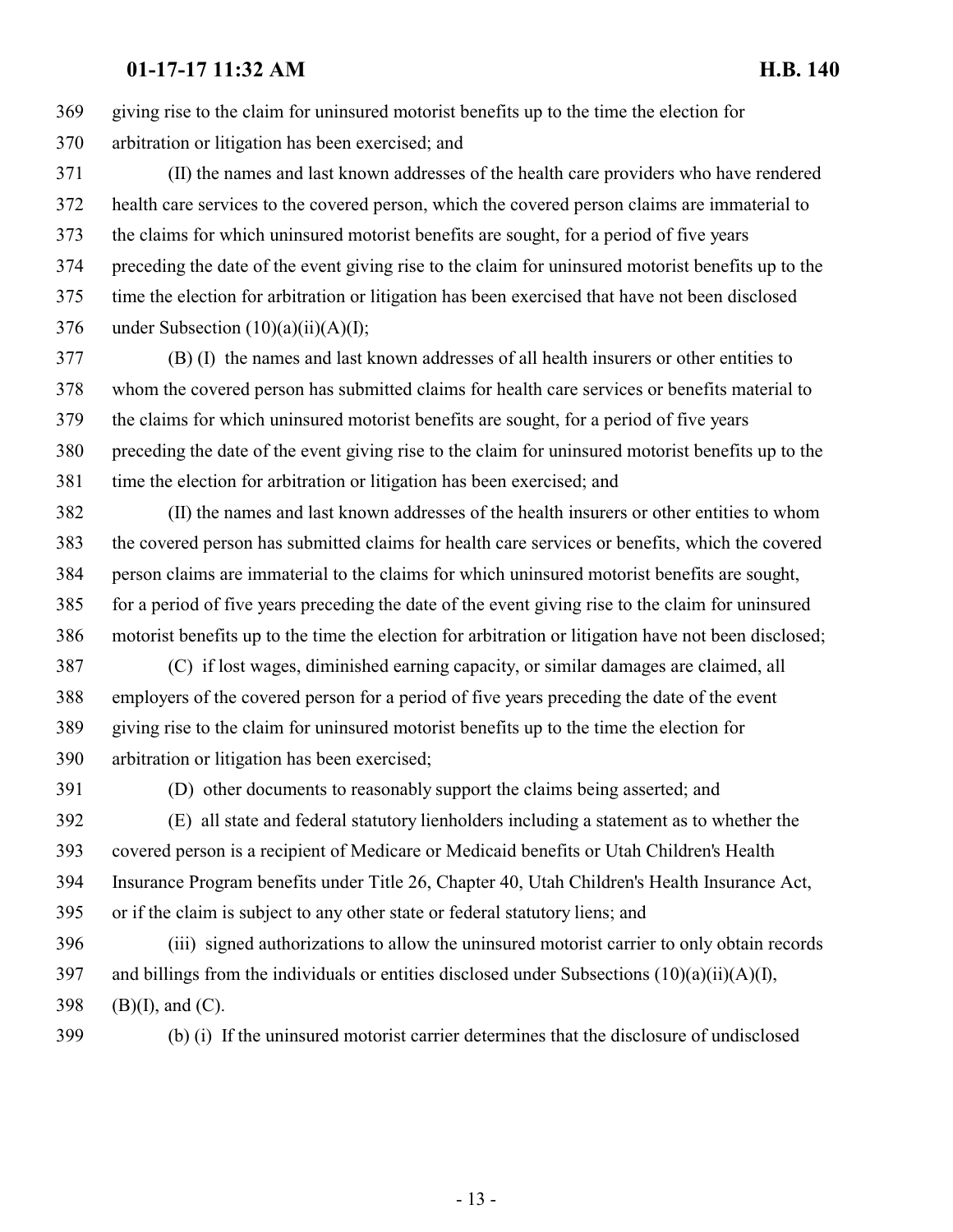**H.B. 140 01-17-17 11:32 AM** health care providers or health care insurers under Subsection (10)(a)(ii) is reasonably necessary, the uninsured motorist carrier may: (A) make a request for the disclosure of the identity of the health care providers or health care insurers; and (B) make a request for authorizations to allow the uninsured motorist carrier to only obtain records and billings from the individuals or entities not disclosed. (ii) If the covered person does not provide the requested information within 10 days: (A) the covered person shall disclose, in writing, the legal or factual basis for the failure to disclose the health care providers or health care insurers; and (B) either the covered person or the uninsured motorist carrier may request the arbitrator or arbitration panel to resolve the issue of whether the identities or records are to be provided if the covered person has elected arbitration. (iii) The time periods imposed by Subsection (10)(c)(i) are tolled pending resolution of the dispute concerning the disclosure and production of records of the health care providers or health care insurers. (c) (i) An uninsured motorist carrier that receives an election for arbitration or a notice of filing litigation and the demand for payment of uninsured motorist benefits under Subsection (10)(a)(i) shall have a reasonable time, not to exceed 60 days from the date of the demand and 418 receipt of the items specified in Subsections  $(10)(a)(i)$  through (iii), to: (A) provide a written response to the written demand for payment provided for in 420 Subsection  $(10)(a)(i)$ ; 421 (B) except as provided in Subsection  $(10)(c)(i)(C)$ , tender the amount, if any, of the uninsured motorist carrier's determination of the amount owed to the covered person; and (C) if the covered person is a recipient of Medicare or Medicaid benefits or Utah Children's Health Insurance Program benefits under Title 26, Chapter 40, Utah Children's Health Insurance Act, or if the claim is subject to any other state or federal statutory liens, tender the amount, if any, of the uninsured motorist carrier's determination of the amount owed to the covered person less: (I) if the amount of the state or federal statutory lien is established, the amount of the lien; or (II) if the amount of the state or federal statutory lien is not established, two times the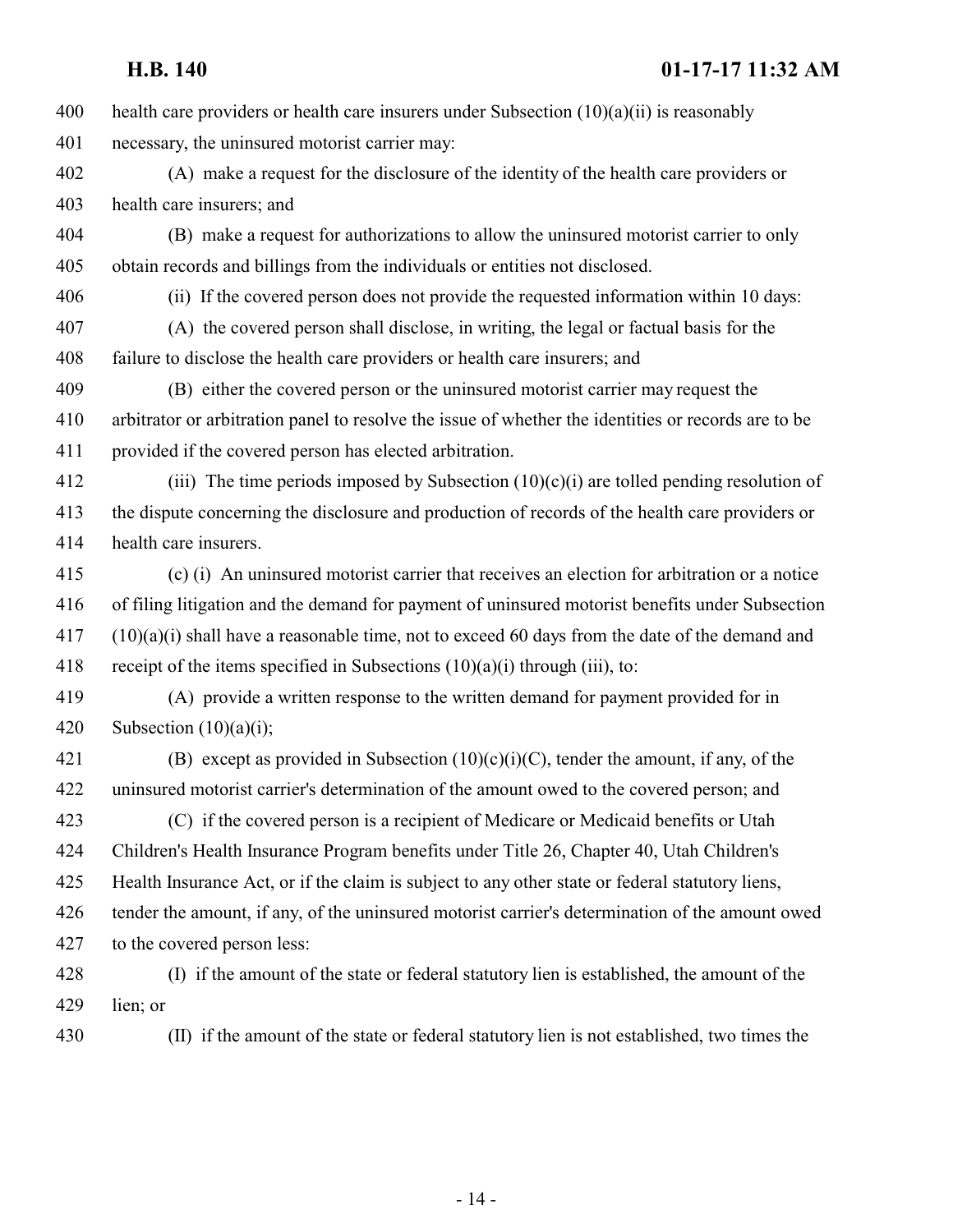| 431 | amount of the medical expenses subject to the state or federal statutory lien until such time as |
|-----|--------------------------------------------------------------------------------------------------|
| 432 | the amount of the state or federal statutory lien is established.                                |
| 433 | (ii) If the amount tendered by the uninsured motorist carrier under Subsection $(10)(c)(i)$      |
| 434 | is the total amount of the uninsured motorist policy limits, the tendered amount shall be        |
| 435 | accepted by the covered person.                                                                  |
| 436 | (d) A covered person who receives a written response from an uninsured motorist                  |
| 437 | carrier as provided for in Subsection $(10)(c)(i)$ , may:                                        |
| 438 | (i) elect to accept the amount tendered in Subsection $(10)(c)(i)$ as payment in full of all     |
| 439 | uninsured motorist claims; or                                                                    |
| 440 | (ii) elect to:                                                                                   |
| 441 | (A) accept the amount tendered in Subsection $(10)(c)(i)$ as partial payment of all              |
| 442 | uninsured motorist claims; and                                                                   |
| 443 | (B) continue to litigate or arbitrate the remaining claim in accordance with the election        |
| 444 | made under Subsections $(9)(a)$ , $(b)$ , and $(c)$ .                                            |
| 445 | (e) If a covered person elects to accept the amount tendered under Subsection $(10)(c)(i)$       |
| 446 | as partial payment of all uninsured motorist claims, the final award obtained through            |
| 447 | arbitration, litigation, or later settlement shall be reduced by any payment made by the         |
| 448 | uninsured motorist carrier under Subsection $(10)(c)(i)$ .                                       |
| 449 | (f) In an arbitration proceeding on the remaining uninsured claims:                              |
| 450 | (i) the parties may not disclose to the arbitrator or arbitration panel the amount paid          |
| 451 | under Subsection $(10)(c)(i)$ until after the arbitration award has been rendered; and           |
| 452 | (ii) the parties may not disclose the amount of the limits of uninsured motorist benefits        |
| 453 | provided by the policy.                                                                          |
| 454 | (g) If the final award obtained through arbitration or litigation is greater than the            |
| 455 | average of the covered person's initial written demand for payment provided for in Subsection    |
| 456 | $(10)(a)(i)$ and the uninsured motorist carrier's initial written response provided for in       |
| 457 | Subsection $(10)(c)(i)$ , the uninsured motorist carrier shall pay:                              |
| 458 | (i) the final award obtained through arbitration or litigation, except that if the award         |
| 459 | exceeds the policy limits of the subject uninsured motorist policy by more than \$15,000, the    |
| 460 | amount shall be reduced to an amount equal to the policy limits plus \$15,000; and               |
| 461 | (ii) any of the following applicable costs:                                                      |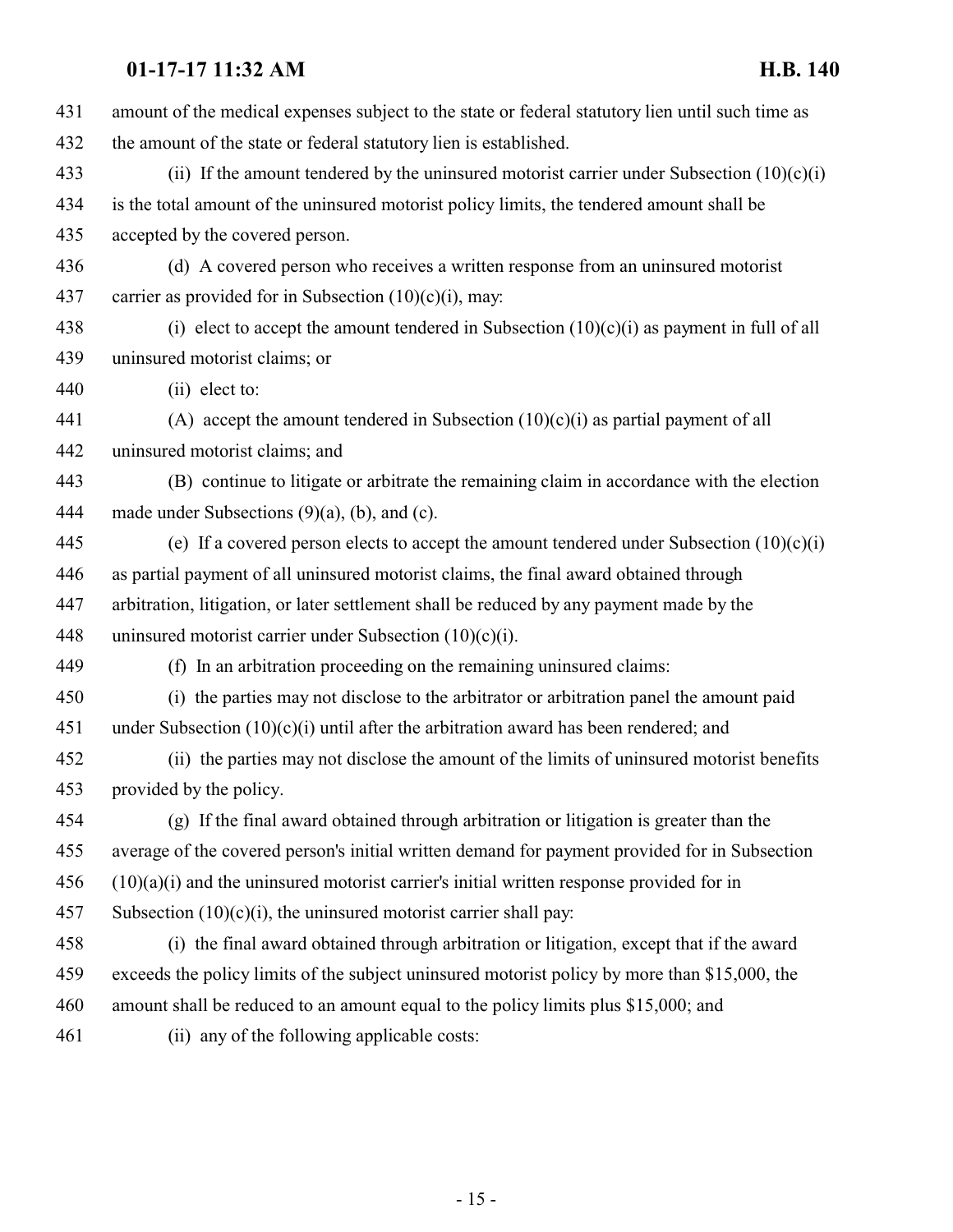(A) any costs as set forth in Rule 54(d), Utah Rules of Civil Procedure; (B) the arbitrator or arbitration panel's fee; and (C) the reasonable costs of expert witnesses and depositions used in the presentation of evidence during arbitration or litigation. (h) (i) The covered person shall provide an affidavit of costs within five days of an arbitration award. (ii) (A) Objection to the affidavit of costs shall specify with particularity the costs to which the uninsured motorist carrier objects. (B) The objection shall be resolved by the arbitrator or arbitration panel. (iii) The award of costs by the arbitrator or arbitration panel under Subsection  $(10)(g)(ii)$  may not exceed \$5,000. (i) (i) A covered person shall disclose all material information, other than rebuttal evidence, within 30 days after a covered person elects to submit a claim for uninsured motorist coverage benefits to binding arbitration or files litigation as specified in Subsection (10)(a). 476 (ii) If the information under Subsection  $(10)(i)(i)$  is not disclosed, the covered person 477 may not recover costs or any amounts in excess of the policy under Subsection  $(10)(g)$ . (j) This Subsection (10) does not limit any other cause of action that arose or may arise against the uninsured motorist carrier from the same dispute. (k) The provisions of this Subsection (10) only apply to motor vehicle accidents that occur on or after March 30, 2010. 482 (l) (i) The written demand requirement in Subsection  $(10)(a)(i)(A)$  does not affect the covered person's requirement to provide a computation of any other economic damages claimed, and the one or more respondents shall have a reasonable time after the receipt of the computation of any other economic damages claimed to conduct fact and expert discovery as to any additional damages claimed. The changes made by Laws of Utah 2014, Chapter 290, Section 10, and Chapter 300, Section 10, to this Subsection (10)(l) and Subsection (10)(a)(i)(A) apply to a claim submitted to binding arbitration or through litigation on or after May 13, 2014. (ii) The changes made by Laws of Utah 2014, Chapter 290, Section 10, and Chapter 491 300, Section 10, to Subsections  $(10)(a)(ii)(A)(II)$  and  $(B)(II)$  apply to any claim submitted to binding arbitration or through litigation on or after May 13, 2014.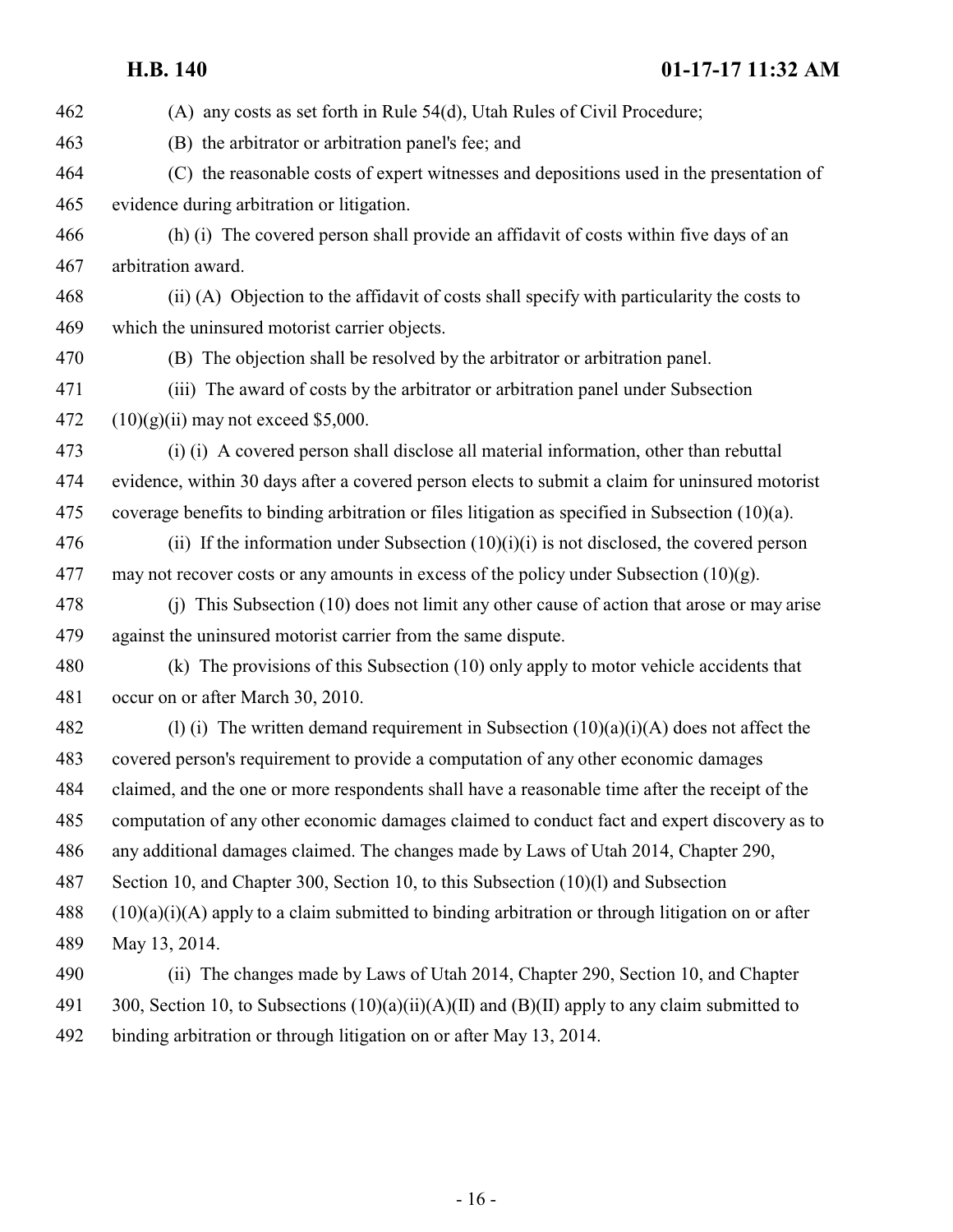<span id="page-16-0"></span>

| 493 | Section 3. Section 31A-22-305.3 is amended to read:                                               |
|-----|---------------------------------------------------------------------------------------------------|
| 494 | 31A-22-305.3. Underinsured motorist coverage.                                                     |
| 495 | (1) As used in this section:                                                                      |
| 496 | (a) "Covered person" [has the same meaning as] means the same as that term is defined             |
| 497 | in Section 31A-22-305.                                                                            |
| 498 | (b) (i) "Underinsured motor vehicle" includes a motor vehicle, the operation,                     |
| 499 | maintenance, or use of which is covered under a liability policy at the time of an injury-causing |
| 500 | occurrence, but which has insufficient liability coverage to compensate fully the injured party   |
| 501 | for all special and general damages.                                                              |
| 502 | (ii) The term "underinsured motor vehicle" does not include:                                      |
| 503 | (A) a motor vehicle that is covered under the liability coverage of the same policy that          |
| 504 | also contains the underinsured motorist coverage;                                                 |
| 505 | (B) an uninsured motor vehicle as defined in Subsection $31A-22-305(2)$ ; or                      |
| 506 | (C) a motor vehicle owned or leased by:                                                           |
| 507 | (I) a named insured;                                                                              |
| 508 | (II) a named insured's spouse; or                                                                 |
| 509 | (III) a dependent of a named insured.                                                             |
| 510 | (2) (a) Underinsured motorist coverage under Subsection $31A-22-302(1)(c)$ provides               |
| 511 | coverage for a covered person who is legally entitled to recover damages from an owner or         |
| 512 | operator of an underinsured motor vehicle because of bodily injury, sickness, disease, or death.  |
| 513 | (b) A covered person occupying or using a motor vehicle owned, leased, or furnished               |
| 514 | to the covered person, the covered person's spouse, or covered person's resident relative may     |
| 515 | recover underinsured benefits only if the motor vehicle is:                                       |
| 516 | (i) described in the policy under which a claim is made; or                                       |
| 517 | (ii) a newly acquired or replacement motor vehicle covered under the terms of the                 |
| 518 | policy.                                                                                           |
| 519 | $(3)$ (a) For purposes of this Subsection $(3)$ , "new policy" means:                             |
| 520 | (i) any policy that is issued that does not include a renewal or reinstatement of an              |
| 521 | existing policy; or                                                                               |
| 522 | (ii) a change to an existing policy that results in:                                              |
| 523 | (A) a named insured being added to or deleted from the policy; or                                 |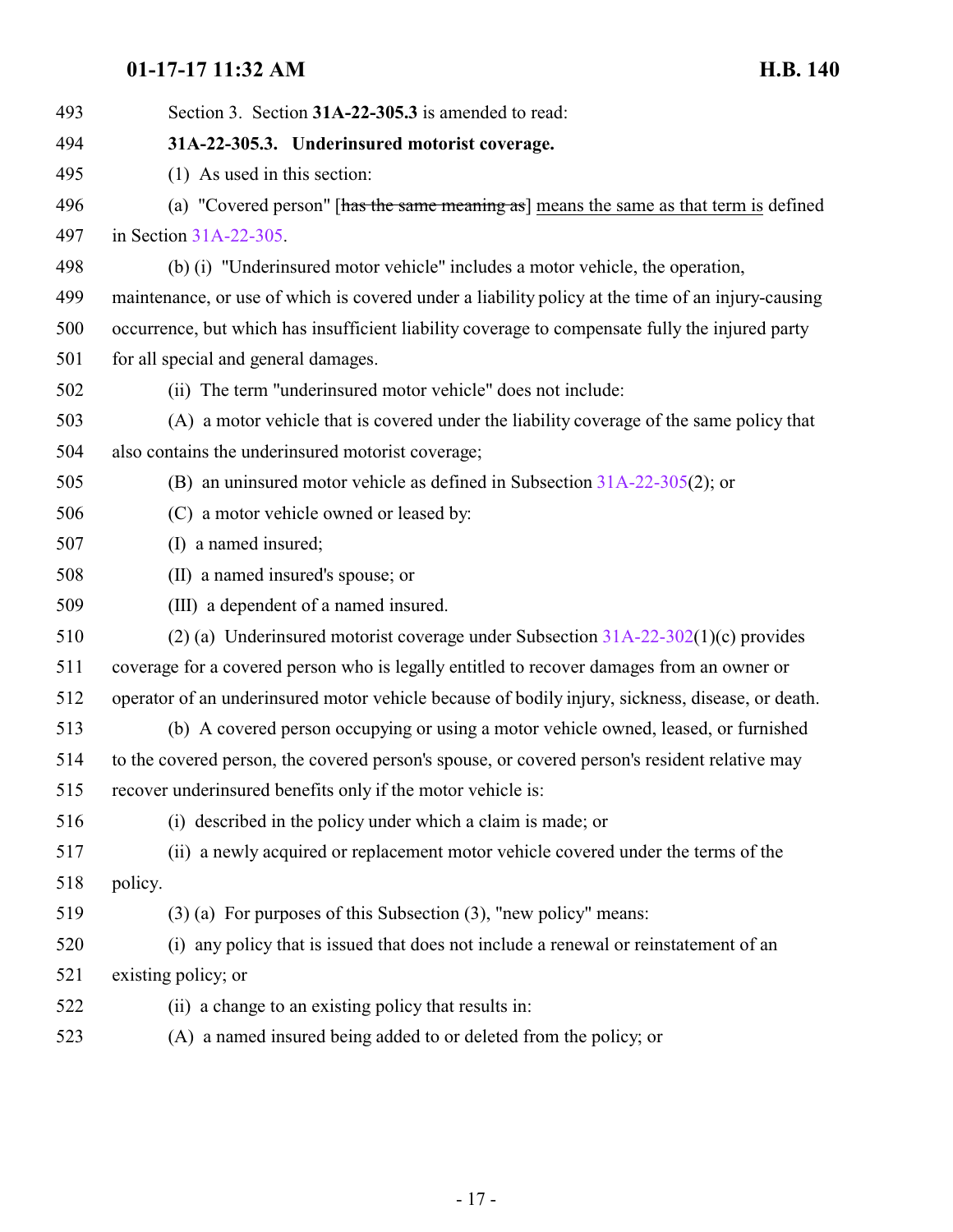(B) a change in the limits of the named insured's motor vehicle liability coverage.

- (b) For new policies written on or after January 1, 2001, the limits of underinsured motorist coverage shall be equal to the lesser of the limits of the named insured's motor vehicle liability coverage or the maximum underinsured motorist coverage limits available by the 528 insurer under the named insured's motor vehicle policy, unless a named insured [rejects or] purchases coverage in a lesser amount by signing an acknowledgment form that:
- (i) is filed with the department;
- 531 (ii) is provided by the insurer;
- (iii) waives the higher coverage;

 (iv) need only state in this or similar language that "underinsured motorist coverage provides benefits or protection to you and other covered persons for bodily injury resulting from an accident caused by the fault of another party where the other party has insufficient liability insurance"; and

- (v) discloses the additional premiums required to purchase underinsured motorist coverage with limits equal to the lesser of the limits of the named insured's motor vehicle liability coverage or the maximum underinsured motorist coverage limits available by the insurer under the named insured's motor vehicle policy.
- (c) Any selection [or rejection] under Subsection (3)(b) continues for that issuer of the liability coverage until the insured requests, in writing, a change of underinsured motorist coverage from that liability insurer.
- (d) (i) Subsections (3)(b) and (c) apply retroactively to any claim arising on or after January 1, 2001, for which, as of May 14, 2013, an insured has not made a written demand for arbitration or filed a complaint in a court of competent jurisdiction.
- (ii) The Legislature finds that the retroactive application of Subsections (3)(b) and (c) clarifies legislative intent and does not enlarge, eliminate, or destroy vested rights.
- (e) (i) As used in this Subsection (3)(e), "additional motor vehicle" means a change that increases the total number of vehicles insured by the policy, and does not include replacement, substitute, or temporary vehicles.
- (ii) The adding of an additional motor vehicle to an existing personal lines or commercial lines policy does not constitute a new policy for purposes of Subsection (3)(a).
- (iii) If an additional motor vehicle is added to a personal lines policy where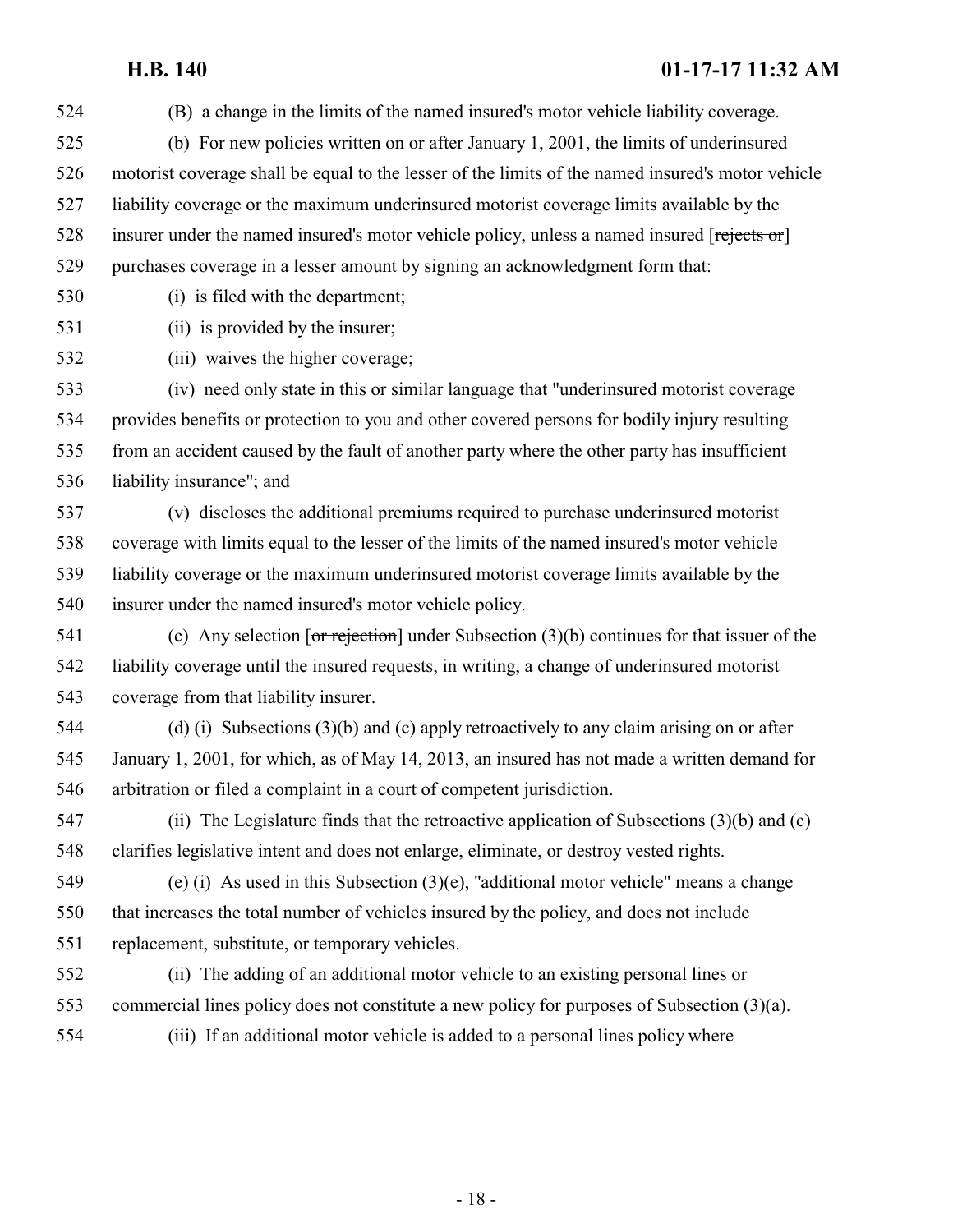- 555 [underinsured motorist coverage has been rejected, or where] underinsured motorist limits are
- lower than the named insured's motor vehicle liability limits, the insurer shall provide a notice to a named insured within 30 days that:
- (A) in the same manner described in Subsection (3)(b)(iv), explains the purpose of underinsured motorist coverage; and
- (B) encourages the named insured to contact the insurance company or insurance producer for quotes as to the additional premiums required to purchase underinsured motorist coverage with limits equal to the lesser of the limits of the named insured's motor vehicle liability coverage or the maximum underinsured motorist coverage limits available by the insurer under the named insured's motor vehicle policy.
- (f) A change in policy number resulting from any policy change not identified under Subsection (3)(a)(ii) does not constitute a new policy.
- (g) (i) Subsection (3)(a) applies retroactively to any claim arising on or after January 1, 2001 for which, as of May 1, 2012, an insured has not made a written demand for arbitration or filed a complaint in a court of competent jurisdiction.
- (ii) The Legislature finds that the retroactive application of Subsection (3)(a):
- (A) does not enlarge, eliminate, or destroy vested rights; and
- (B) clarifies legislative intent.
- (h) A self-insured, including a governmental entity, may elect to provide underinsured motorist coverage in an amount that is less than its maximum self-insured retention under Subsections (3)(b) and (l) by issuing a declaratory memorandum or policy statement from the chief financial officer or chief risk officer that declares the:
- (i) self-insured entity's coverage level; and
- (ii) process for filing an underinsured motorist claim.
- (i) Underinsured motorist coverage may not be sold with limits that are less than:
- (i) \$10,000 for one person in any one accident; and
- (ii) at least \$20,000 for two or more persons in any one accident.
- (j) An acknowledgment under Subsection (3)(b) continues for that issuer of the
- underinsured motorist coverage until the named insured, in writing, requests different
- underinsured motorist coverage from the insurer.
- (k) (i) The named insured's underinsured motorist coverage, as described in Subsection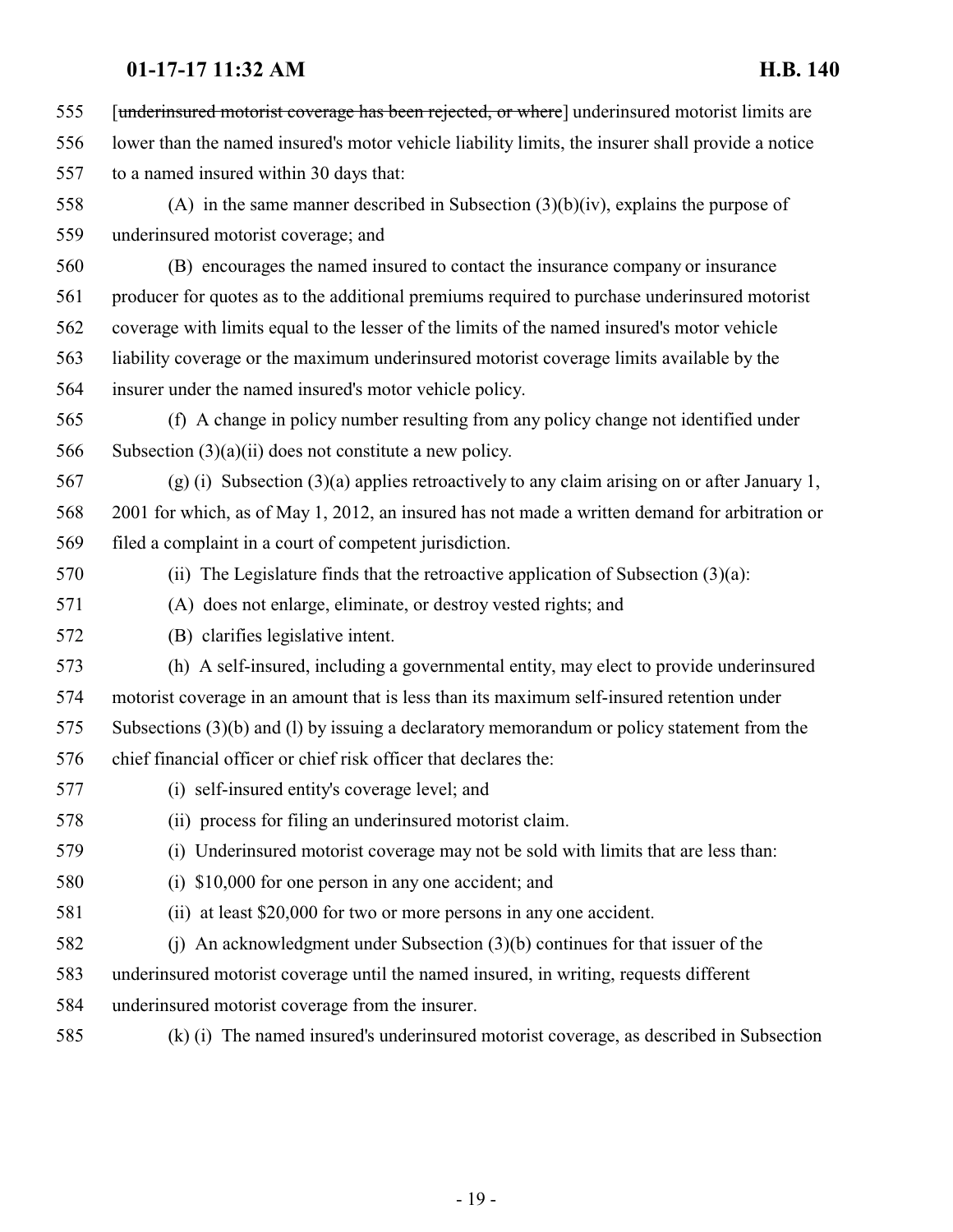(2), is secondary to the liability coverage of an owner or operator of an underinsured motor vehicle, as described in Subsection (1).

 (ii) Underinsured motorist coverage may not be set off against the liability coverage of the owner or operator of an underinsured motor vehicle, but shall be added to, combined with, or stacked upon the liability coverage of the owner or operator of the underinsured motor vehicle to determine the limit of coverage available to the injured person.

 (l) (i) In conjunction with the first two renewal notices sent after January 1, 2001, for policies existing on that date, the insurer shall disclose in the same medium as the premium renewal notice, an explanation of:

 (A) the purpose of underinsured motorist coverage in the same manner as described in 596 Subsection  $(3)(b)(iv)$ ; and

 (B) a disclosure of the additional premiums required to purchase underinsured motorist coverage with limits equal to the lesser of the limits of the named insured's motor vehicle liability coverage or the maximum underinsured motorist coverage limits available by the insurer under the named insured's motor vehicle policy.

 (ii) The disclosure required under this Subsection (3)(l) shall be sent to all named insureds that carry underinsured motorist coverage limits in an amount less than the named insured's motor vehicle liability policy limits or the maximum underinsured motorist coverage limits available by the insurer under the named insured's motor vehicle policy.

 (m) For purposes of this Subsection (3), a notice or disclosure sent to a named insured in a household constitutes notice or disclosure to all insureds within the household.

 (4) (a) (i) Except as provided in this Subsection (4), a covered person injured in a motor vehicle described in a policy that includes underinsured motorist benefits may not elect to collect underinsured motorist coverage benefits from another motor vehicle insurance policy.

 (ii) The limit of liability for underinsured motorist coverage for two or more motor vehicles may not be added together, combined, or stacked to determine the limit of insurance coverage available to an injured person for any one accident.

 (iii) Subsection (4)(a)(ii) applies to all persons except a covered person described under Subsections (4)(b)(i) and (ii).

 (b) (i) Except as provided in Subsection (4)(b)(ii), a covered person injured while occupying, using, or maintaining a motor vehicle that is not owned, leased, or furnished to the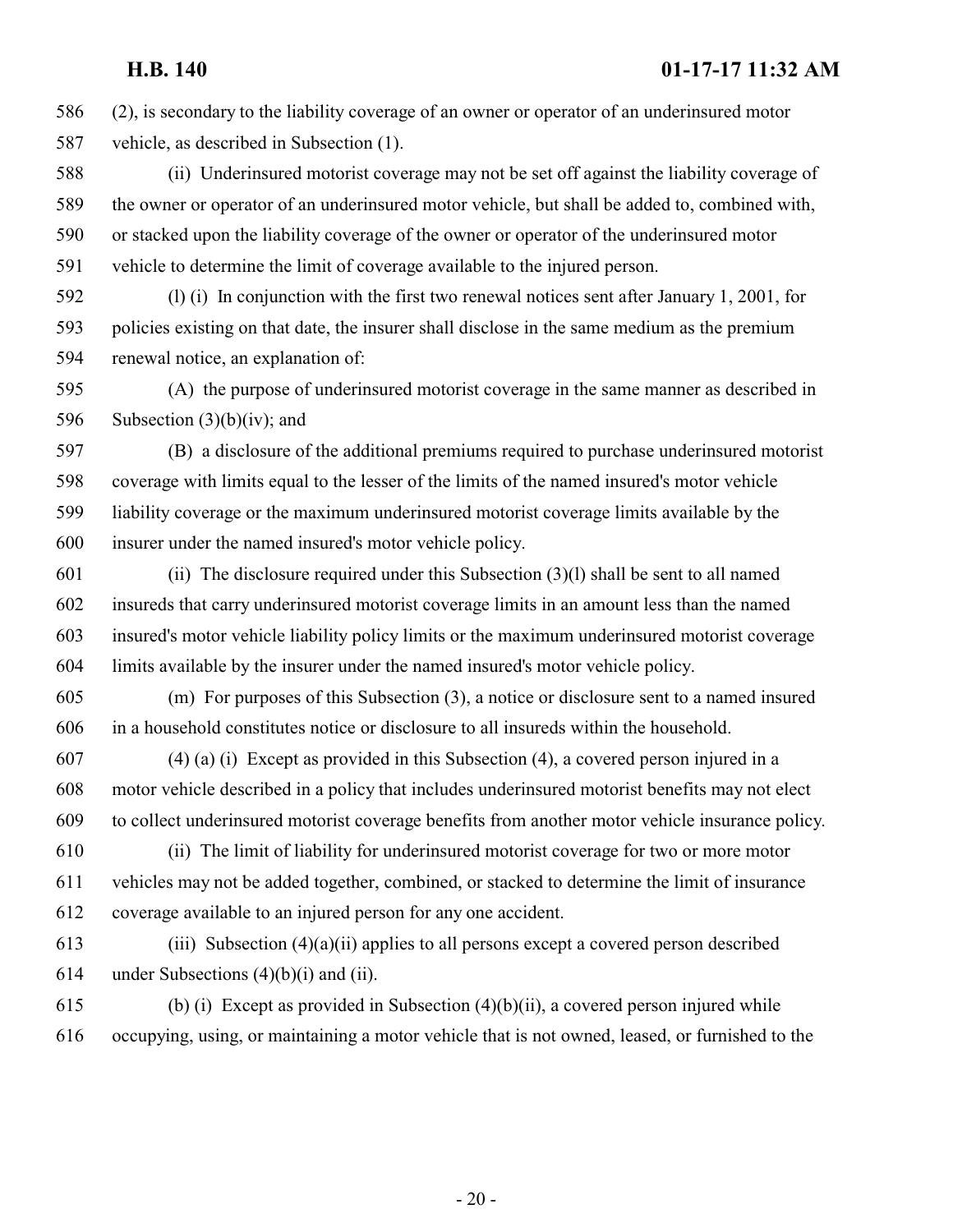covered person, the covered person's spouse, or the covered person's resident parent or resident sibling, may also recover benefits under any one other policy under which the covered person is also a covered person. (ii) (A) A covered person may recover benefits from no more than two additional policies, one additional policy from each parent's household if the covered person is: (I) a dependent minor of parents who reside in separate households; and (II) injured while occupying or using a motor vehicle that is not owned, leased, or furnished to the covered person, the covered person's resident parent, or the covered person's resident sibling.

 (B) Each parent's policy under this Subsection (4)(b)(ii) is liable only for the percentage of the damages that the limit of liability of each parent's policy of underinsured motorist coverage bears to the total of both parents' underinsured coverage applicable to the accident.

 (iii) A covered person's recovery under any available policies may not exceed the full amount of damages.

 (iv) Underinsured coverage on a motor vehicle occupied at the time of an accident is primary coverage, and the coverage elected by a person described under Subsections [31A-22-305](#page-1-1)(1)(a), (b), and (c) is secondary coverage.

(v) The primary and the secondary coverage may not be set off against the other.

636 (vi) A covered person as described under Subsection  $(4)(b)(i)$  is entitled to the highest limits of underinsured motorist coverage under only one additional policy per household applicable to that covered person as a named insured, spouse, or relative.

 (vii) A covered injured person is not barred against making subsequent elections if recovery is unavailable under previous elections.

 (viii) (A) As used in this section, "interpolicy stacking" means recovering benefits for a single incident of loss under more than one insurance policy.

 (B) Except to the extent permitted by this Subsection (4), interpolicy stacking is prohibited for underinsured motorist coverage.

- (c) Underinsured motorist coverage:
- (i) is secondary to the benefits provided by Title 34A, Chapter 2, Workers' Compensation Act;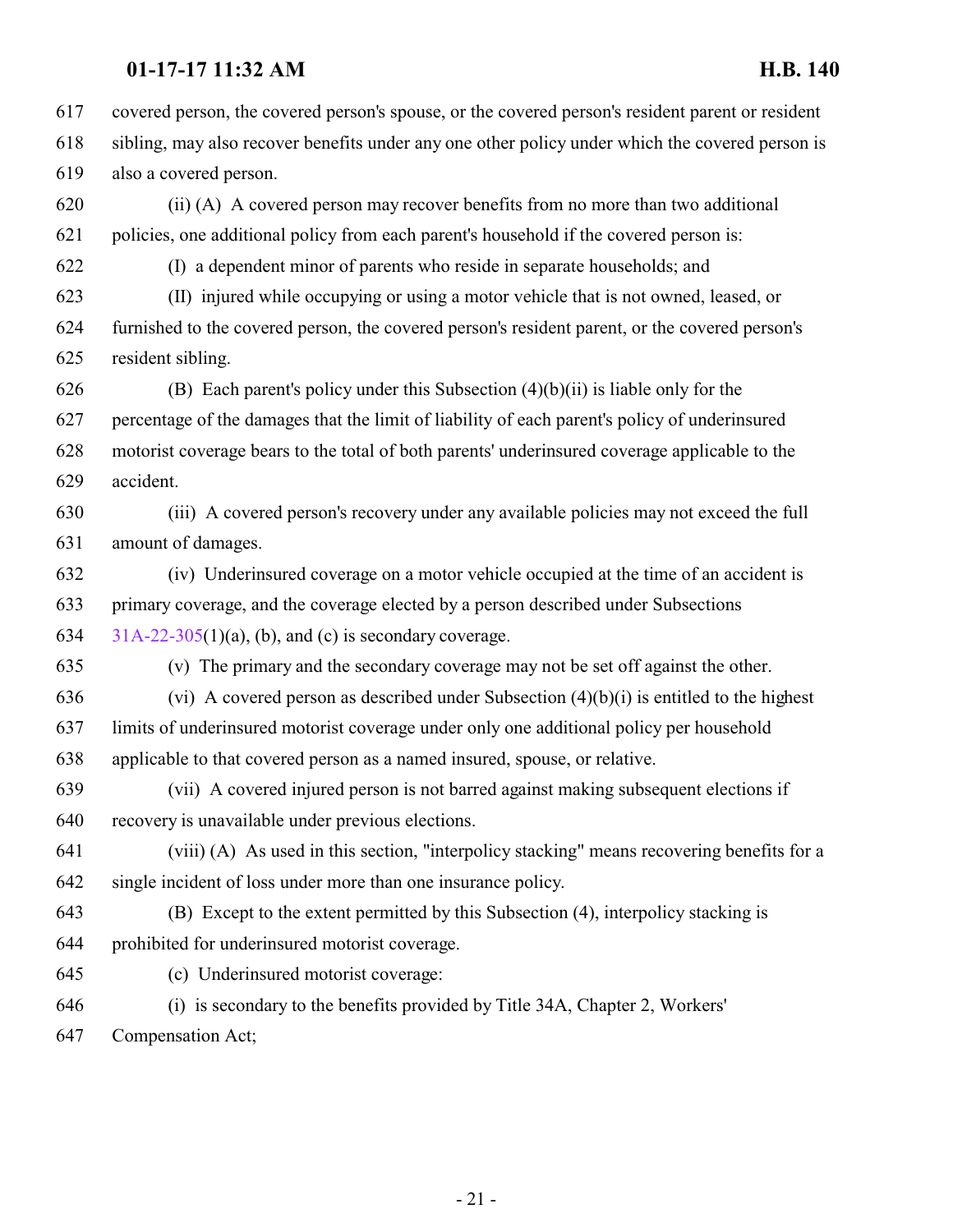(ii) may not be subrogated by a workers' compensation insurance carrier; (iii) may not be reduced by benefits provided by workers' compensation insurance; (iv) may be reduced by health insurance subrogation only after the covered person is made whole; (v) may not be collected for bodily injury or death sustained by a person: (A) while committing a violation of Section [41-1a-1314](http://le.utah.gov/UtahCode/SectionLookup.jsp?section=41-1a-1314&session=2017GS); (B) who, as a passenger in a vehicle, has knowledge that the vehicle is being operated in violation of Section [41-1a-1314](http://le.utah.gov/UtahCode/SectionLookup.jsp?section=41-1a-1314&session=2017GS); or (C) while committing a felony; and 657 (vi) notwithstanding Subsection  $(4)(c)(v)$ , may be recovered: (A) for a person under 18 years of age who is injured within the scope of Subsection  $(4)(c)(v)$ , but is limited to medical and funeral expenses; or (B) by a law enforcement officer as defined in Section [53-13-103](http://le.utah.gov/UtahCode/SectionLookup.jsp?section=53-13-103&session=2017GS), who is injured within the course and scope of the law enforcement officer's duties. (5) The inception of the loss under Subsection [31A-21-313](http://le.utah.gov/UtahCode/SectionLookup.jsp?section=31a-21-313&session=2017GS)(1) for underinsured motorist claims occurs upon the date of the last liability policy payment. (6) (a) Except as provided in Subsection (6)(d), within five business days after notification that all liability insurers have tendered the liability insurers' policy limits, the underinsured carrier shall either: (i) waive any subrogation claim the underinsured carrier may have against the person liable for the injuries caused in the accident; or (ii) pay the insured an amount equal to the policy limits tendered by the liability carrier. (b) If neither option is exercised under Subsection (6)(a), the subrogation claim is considered to be waived by the underinsured carrier. (c) The notification under Subsection (6)(a) shall include: (i) the name, address, and phone number for all liability insurers; (ii) the liability insurers' liability policy limits; and (iii) the claim number associated with each liability insurer. (d) (i) A claimant may demand payment of policy limits from all liability insurers by sending notice to all applicable underinsured motorist insurers demanding payment. 678 (ii) The notice under Subsection  $(6)(d)(i)$  shall include the name, address, and claim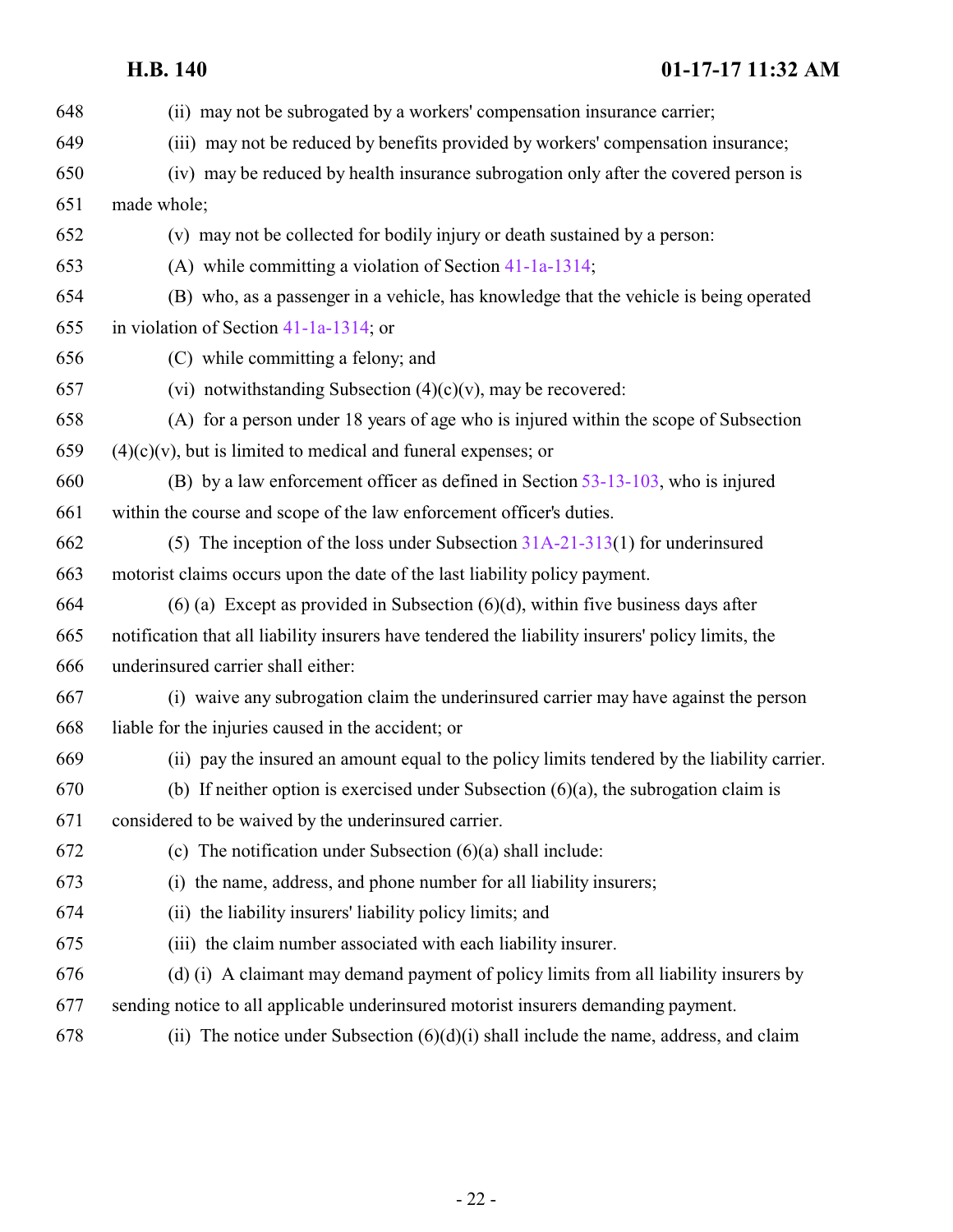number of all liability insurers from which the claimant has demanded policy limits.

 (iii) The claimant shall send a copy of the notice to all liability insurers from which the claimant has demanded policy limits.

 (e) Upon the liability insurer tendering limits to a claimant, the liability insurer shall provide notice of the tender to all underinsured motorist insurers for which the liability insurer received notice under Subsection (6)(d).

 (f) If a claimant accepts the policy limits tender of each liability insurer, the liability insurer shall pay the claimant the accepted policy limits.

(g) (i) The subrogation rights of an underinsured motorist insurer are waived, unless:

 (A) within five days of delivery of the notice of tender from the liability insurer, the underinsured motorist insurer affirmatively asserts the underinsured motorist insurer's rights to subrogation by delivering notice to the liability insurer of the underinsured motorist insurer's rights to subrogate; and

 (B) the underinsured motorist insurer reimburses the liability insurer for the policy limits paid to the claimant.

 (ii) If the subrogation rights of an underinsured motorist insurer are not waived under 695 Subsection  $(6)(g)(i)$ , any liability release signed by the claimant or the claimant's representative is rescinded.

 (iii) A claimant's underinsured motorist coverage is preserved if the claimant provides notice to the underinsured motorist insurer as described in Subsection (6)(d).

 (h) A person providing a notice required in this Subsection (6) shall deliver the notice by a service that provides proof of delivery.

 (7) Except as otherwise provided in this section, a covered person may seek, subject to the terms and conditions of the policy, additional coverage under any policy:

(a) that provides coverage for damages resulting from motor vehicle accidents; and

(b) that is not required to conform to Section [31A-22-302](#page-1-0).

 (8) (a) When a claim is brought by a named insured or a person described in Subsection [31A-22-305](#page-1-1)(1) and is asserted against the covered person's underinsured motorist carrier, the claimant may elect to resolve the claim:

(i) by submitting the claim to binding arbitration; or

(ii) through litigation.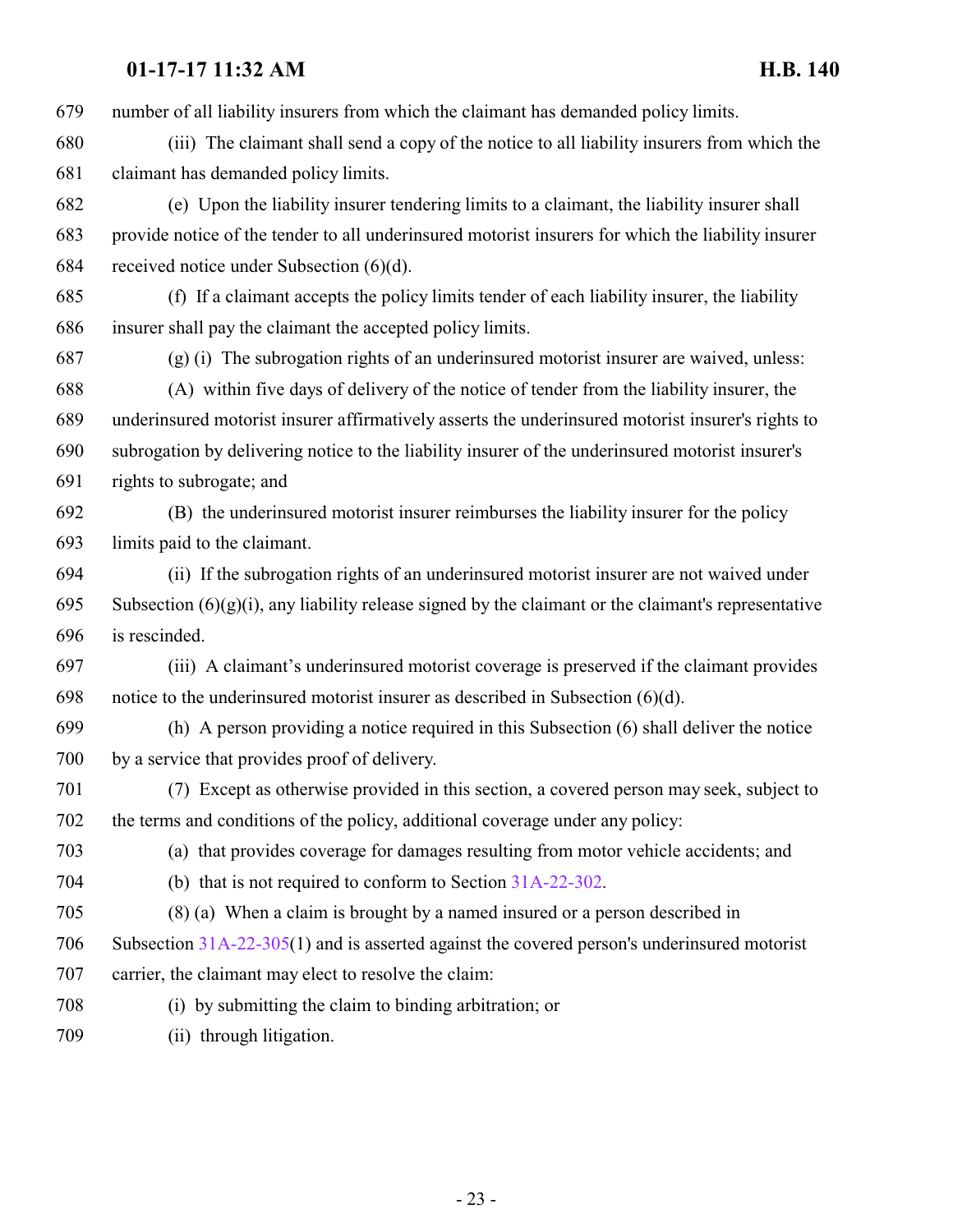| 710 | (b) Unless otherwise provided in the policy under which underinsured benefits are                    |
|-----|------------------------------------------------------------------------------------------------------|
| 711 | claimed, the election provided in Subsection $(8)(a)$ is available to the claimant only, except that |
| 712 | if the policy under which insured benefits are claimed provides that either an insured or the        |
| 713 | insurer may elect arbitration, the insured or the insurer may elect arbitration and that election to |
| 714 | arbitrate shall stay the litigation of the claim under Subsection $(8)(a)(ii)$ .                     |
| 715 | (c) Once a claimant elects to commence litigation under Subsection $(8)(a)(ii)$ , the                |
| 716 | claimant may not elect to resolve the claim through binding arbitration under this section           |
| 717 | without the written consent of the underinsured motorist coverage carrier.                           |
| 718 | (d) (i) Unless otherwise agreed to in writing by the parties, a claim that is submitted to           |
| 719 | binding arbitration under Subsection $(8)(a)(i)$ shall be resolved by a single arbitrator.           |
| 720 | (ii) All parties shall agree on the single arbitrator selected under Subsection $(8)(d)(i)$ .        |
| 721 | (iii) If the parties are unable to agree on a single arbitrator as required under Subsection         |
| 722 | $(8)(d)(ii)$ , the parties shall select a panel of three arbitrators.                                |
| 723 | (e) If the parties select a panel of three arbitrators under Subsection $(8)(d)(iii)$ :              |
| 724 | (i) each side shall select one arbitrator; and                                                       |
| 725 | (ii) the arbitrators appointed under Subsection $(8)(e)(i)$ shall select one additional              |
| 726 | arbitrator to be included in the panel.                                                              |
| 727 | (f) Unless otherwise agreed to in writing:                                                           |
| 728 | (i) each party shall pay an equal share of the fees and costs of the arbitrator selected             |
| 729 | under Subsection $(8)(d)(i)$ ; or                                                                    |
| 730 | (ii) if an arbitration panel is selected under Subsection $(8)(d)(iii)$ :                            |
| 731 | (A) each party shall pay the fees and costs of the arbitrator selected by that party; and            |
| 732 | (B) each party shall pay an equal share of the fees and costs of the arbitrator selected             |
| 733 | under Subsection $(8)(e)(ii)$ .                                                                      |
| 734 | (g) Except as otherwise provided in this section or unless otherwise agreed to in                    |
| 735 | writing by the parties, an arbitration proceeding conducted under this section is governed by        |
| 736 | Title 78B, Chapter 11, Utah Uniform Arbitration Act.                                                 |
| 737 | (h) (i) The arbitration shall be conducted in accordance with Rules $26(a)(4)$ through (f),          |
| 738 | 27 through 37, 54, and 68 of the Utah Rules of Civil Procedure, once the requirements of             |
| 739 | Subsections $(9)(a)$ through (c) are satisfied.                                                      |
|     | $11 \times 1 \times (1)$ $(2) \times 2 \times 2 \times 1 \times 1 \times 1$                          |

(ii) The specified tier as defined by Rule 26(c)(3) of the Utah Rules of Civil Procedure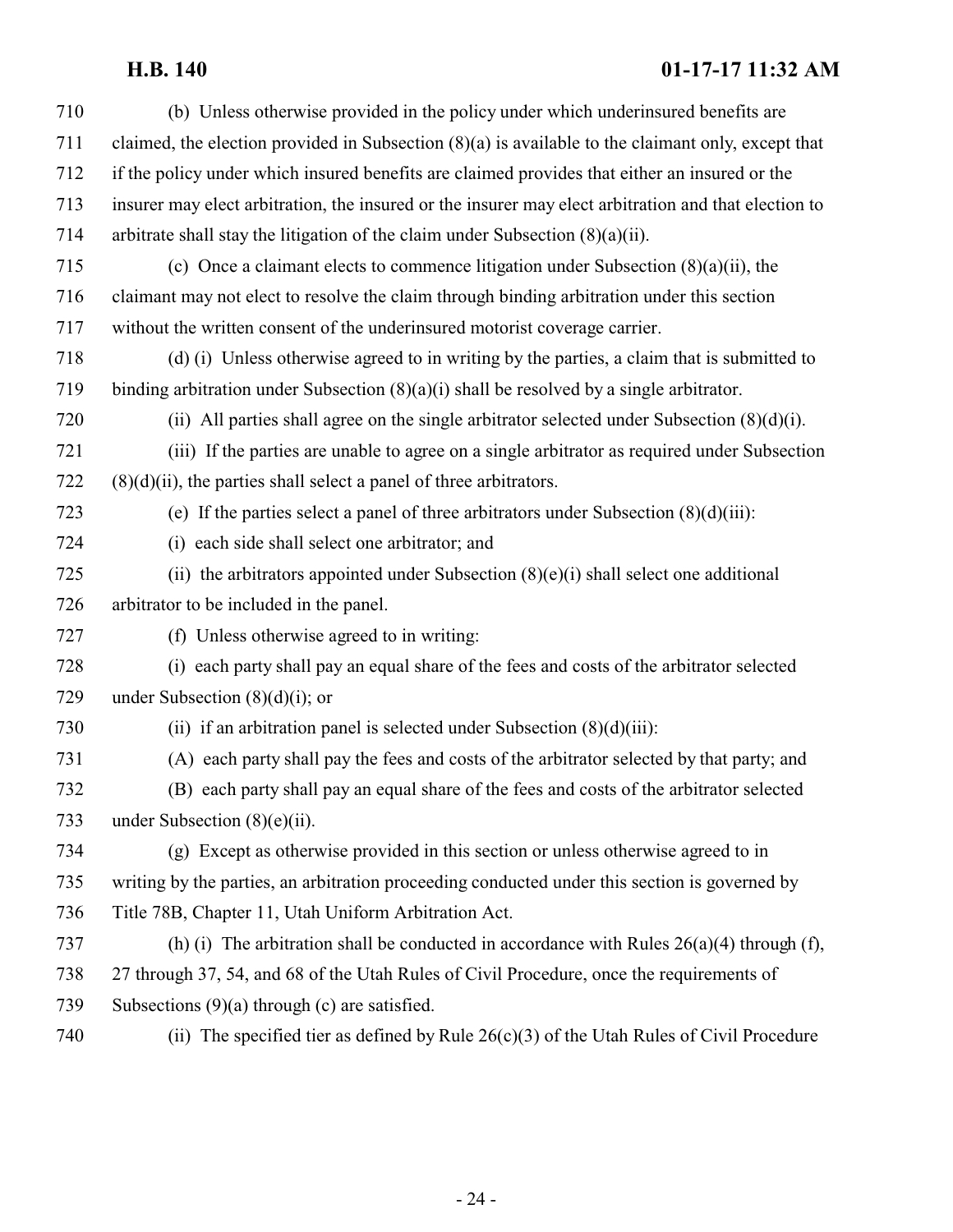| 741 | shall be determined based on the claimant's specific monetary amount in the written demand         |
|-----|----------------------------------------------------------------------------------------------------|
| 742 | for payment of uninsured motorist coverage benefits as required in Subsection $(9)(a)(i)(A)$ .     |
| 743 | (iii) Rules 26.1 and 26.2 of the Utah Rules of Civil Procedure do not apply to                     |
| 744 | arbitration claims under this part.                                                                |
| 745 | (i) An issue of discovery shall be resolved by the arbitrator or the arbitration panel.            |
| 746 | (j) A written decision by a single arbitrator or by a majority of the arbitration panel            |
| 747 | constitutes a final decision.                                                                      |
| 748 | (k) (i) Except as provided in Subsection (9), the amount of an arbitration award may               |
| 749 | not exceed the underinsured motorist policy limits of all applicable underinsured motorist         |
| 750 | policies, including applicable underinsured motorist umbrella policies.                            |
| 751 | (ii) If the initial arbitration award exceeds the underinsured motorist policy limits of all       |
| 752 | applicable underinsured motorist policies, the arbitration award shall be reduced to an amount     |
| 753 | equal to the combined underinsured motorist policy limits of all applicable underinsured           |
| 754 | motorist policies.                                                                                 |
| 755 | (l) The arbitrator or arbitration panel may not decide an issue of coverage or                     |
| 756 | extra-contractual damages, including:                                                              |
| 757 | (i) whether the claimant is a covered person;                                                      |
| 758 | (ii) whether the policy extends coverage to the loss; or                                           |
| 759 | (iii) an allegation or claim asserting consequential damages or bad faith liability.               |
| 760 | (m) The arbitrator or arbitration panel may not conduct arbitration on a class-wide or             |
| 761 | class-representative basis.                                                                        |
| 762 | (n) If the arbitrator or arbitration panel finds that the arbitration is not brought, pursued,     |
| 763 | or defended in good faith, the arbitrator or arbitration panel may award reasonable attorney fees  |
| 764 | and costs against the party that failed to bring, pursue, or defend the arbitration in good faith. |
| 765 | (o) An arbitration award issued under this section shall be the final resolution of all            |
| 766 | claims not excluded by Subsection (8)(1) between the parties unless:                               |
| 767 | (i) the award is procured by corruption, fraud, or other undue means;                              |
| 768 | either party, within 20 days after service of the arbitration award:<br>(ii)                       |
| 769 | (A) files a complaint requesting a trial de novo in the district court; and                        |
| 770 | (B) serves the nonmoving party with a copy of the complaint requesting a trial de novo             |
| 771 | under Subsection $(8)(o)(ii)(A)$ .                                                                 |
|     |                                                                                                    |
|     |                                                                                                    |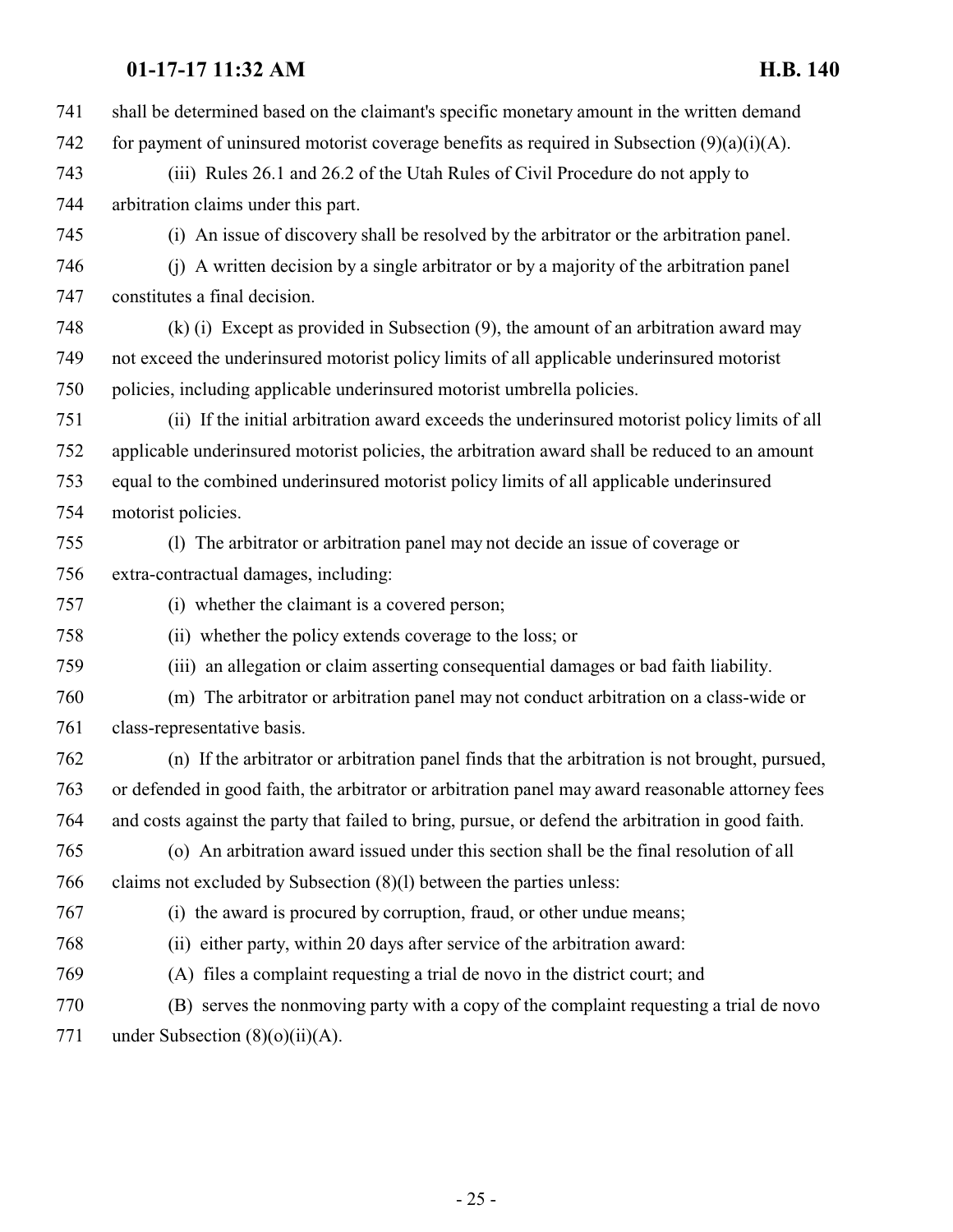(p) (i) Upon filing a complaint for a trial de novo under Subsection (8)(o), a claim shall proceed through litigation pursuant to the Utah Rules of Civil Procedure and Utah Rules of Evidence in the district court. (ii) In accordance with Rule 38, Utah Rules of Civil Procedure, either party may 776 request a jury trial with a complaint requesting a trial de novo under Subsection  $(8)(o)(ii)(A)$ . (q) (i) If the claimant, as the moving party in a trial de novo requested under Subsection (8)(o), does not obtain a verdict that is at least \$5,000 and is at least 20% greater than the arbitration award, the claimant is responsible for all of the nonmoving party's costs. (ii) If the underinsured motorist carrier, as the moving party in a trial de novo requested under Subsection (8)(o), does not obtain a verdict that is at least 20% less than the arbitration award, the underinsured motorist carrier is responsible for all of the nonmoving party's costs. 783 (iii) Except as provided in Subsection  $(8)(q)(iv)$ , the costs under this Subsection  $(8)(q)$  shall include: (A) any costs set forth in Rule 54(d), Utah Rules of Civil Procedure; and (B) the costs of expert witnesses and depositions. (iv) An award of costs under this Subsection (8)(q) may not exceed \$2,500 unless 788 Subsection (9)(h)(iii) applies. (r) For purposes of determining whether a party's verdict is greater or less than the arbitration award under Subsection (8)(q), a court may not consider any recovery or other relief granted on a claim for damages if the claim for damages: (i) was not fully disclosed in writing prior to the arbitration proceeding; or (ii) was not disclosed in response to discovery contrary to the Utah Rules of Civil Procedure. (s) If a district court determines, upon a motion of the nonmoving party, that a moving party's use of the trial de novo process is filed in bad faith in accordance with Section [78B-5-825](http://le.utah.gov/UtahCode/SectionLookup.jsp?section=78b-5-825&session=2017GS), the district court may award reasonable attorney fees to the nonmoving party. (t) Nothing in this section is intended to limit a claim under another portion of an applicable insurance policy. (u) If there are multiple underinsured motorist policies, as set forth in Subsection (4), the claimant may elect to arbitrate in one hearing the claims against all the underinsured motorist carriers.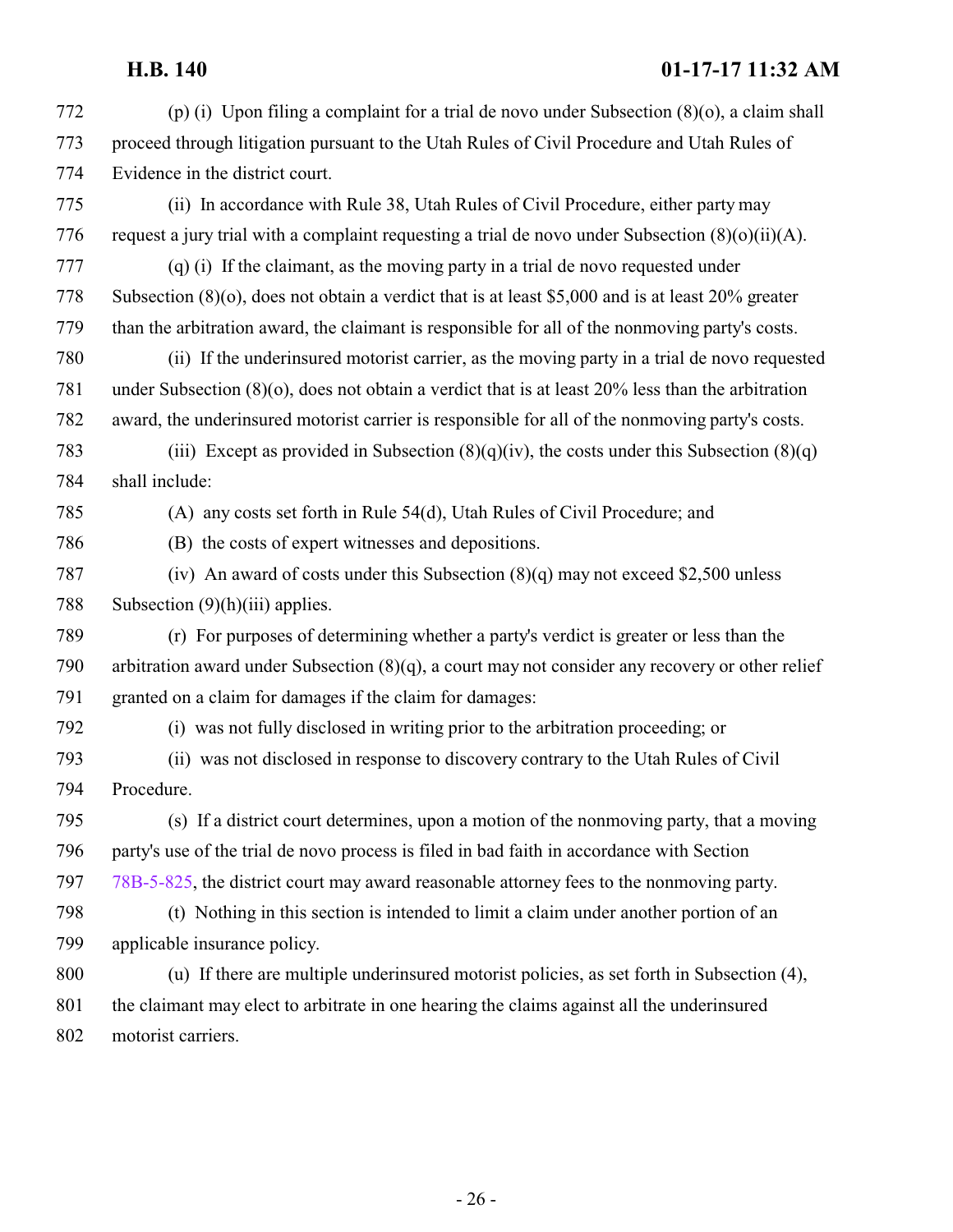(9) (a) Within 30 days after a covered person elects to submit a claim for underinsured motorist benefits to binding arbitration or files litigation, the covered person shall provide to the underinsured motorist carrier:

 (i) a written demand for payment of underinsured motorist coverage benefits, setting forth:

 (A) subject to Subsection (9)(l), the specific monetary amount of the demand, including a computation of the covered person's claimed past medical expenses, claimed past lost wages, and all other claimed past economic damages; and

(B) the factual and legal basis and any supporting documentation for the demand;

(ii) a written statement under oath disclosing:

 (A) (I) the names and last known addresses of all health care providers who have rendered health care services to the covered person that are material to the claims for which the underinsured motorist benefits are sought for a period of five years preceding the date of the event giving rise to the claim for underinsured motorist benefits up to the time the election for arbitration or litigation has been exercised; and

 (II) the names and last known addresses of the health care providers who have rendered health care services to the covered person, which the covered person claims are immaterial to the claims for which underinsured motorist benefits are sought, for a period of five years preceding the date of the event giving rise to the claim for underinsured motorist benefits up to the time the election for arbitration or litigation has been exercised that have not been disclosed 823 under Subsection  $(9)(a)(ii)(A)(I);$ 

 (B) (I) the names and last known addresses of all health insurers or other entities to whom the covered person has submitted claims for health care services or benefits material to the claims for which underinsured motorist benefits are sought, for a period of five years preceding the date of the event giving rise to the claim for underinsured motorist benefits up to the time the election for arbitration or litigation has been exercised; and

 (II) the names and last known addresses of the health insurers or other entities to whom the covered person has submitted claims for health care services or benefits, which the covered person claims are immaterial to the claims for which underinsured motorist benefits are sought, for a period of five years preceding the date of the event giving rise to the claim for

underinsured motorist benefits up to the time the election for arbitration or litigation have not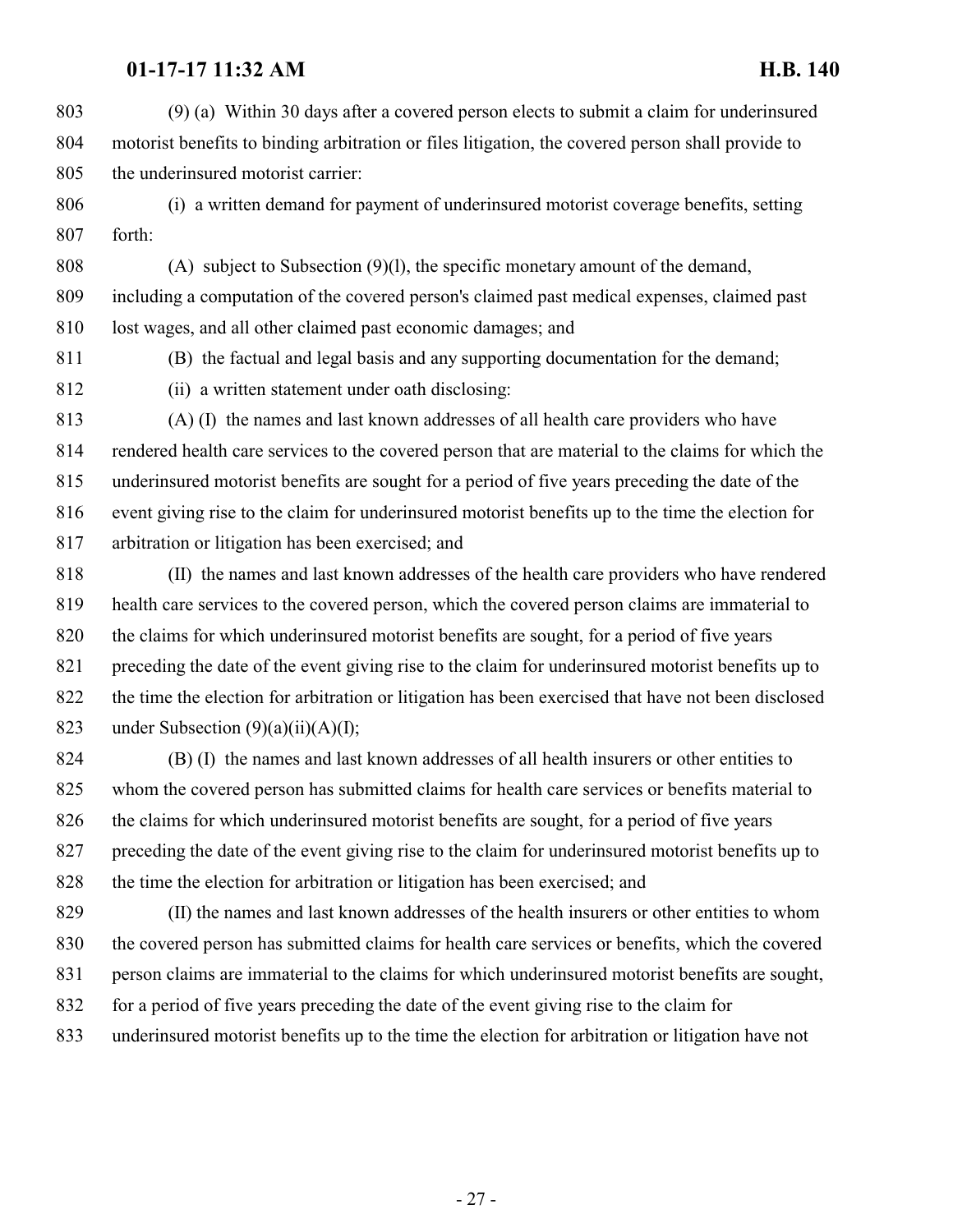been disclosed; (C) if lost wages, diminished earning capacity, or similar damages are claimed, all employers of the covered person for a period of five years preceding the date of the event giving rise to the claim for underinsured motorist benefits up to the time the election for arbitration or litigation has been exercised; (D) other documents to reasonably support the claims being asserted; and (E) all state and federal statutory lienholders including a statement as to whether the covered person is a recipient of Medicare or Medicaid benefits or Utah Children's Health Insurance Program benefits under Title 26, Chapter 40, Utah Children's Health Insurance Act, or if the claim is subject to any other state or federal statutory liens; and (iii) signed authorizations to allow the underinsured motorist carrier to only obtain records and billings from the individuals or entities disclosed under Subsections 846 (9)(a)(ii)(A)(I), (B)(I), and (C). (b) (i) If the underinsured motorist carrier determines that the disclosure of undisclosed health care providers or health care insurers under Subsection (9)(a)(ii) is reasonably necessary, 849 the underinsured motorist carrier may: (A) make a request for the disclosure of the identity of the health care providers or health care insurers; and (B) make a request for authorizations to allow the underinsured motorist carrier to only obtain records and billings from the individuals or entities not disclosed. (ii) If the covered person does not provide the requested information within 10 days: (A) the covered person shall disclose, in writing, the legal or factual basis for the failure to disclose the health care providers or health care insurers; and (B) either the covered person or the underinsured motorist carrier may request the arbitrator or arbitration panel to resolve the issue of whether the identities or records are to be provided if the covered person has elected arbitration. 860 (iii) The time periods imposed by Subsection  $(9)(c)(i)$  are tolled pending resolution of the dispute concerning the disclosure and production of records of the health care providers or health care insurers. (c) (i) An underinsured motorist carrier that receives an election for arbitration or a notice of filing litigation and the demand for payment of underinsured motorist benefits under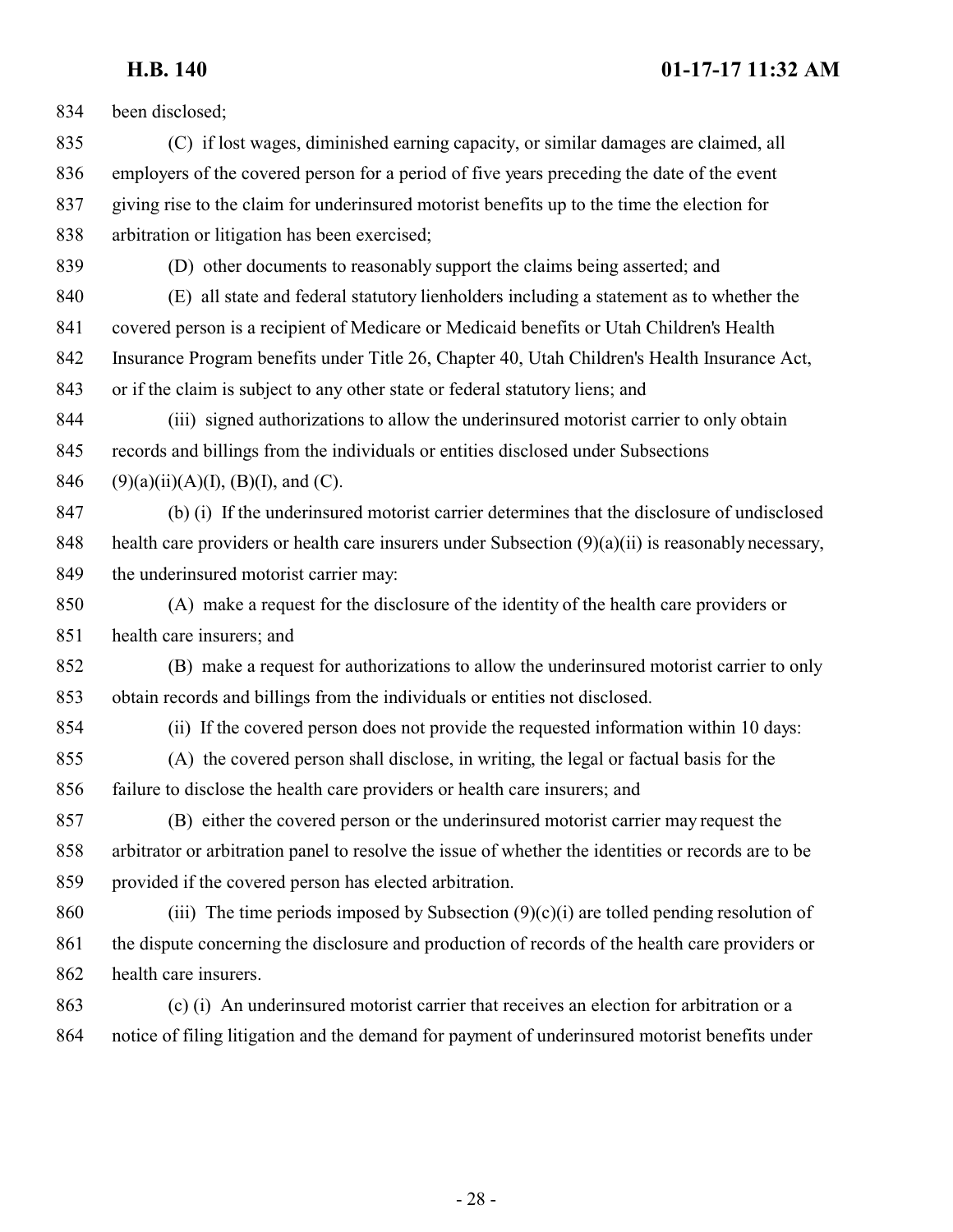Subsection (9)(a)(i) shall have a reasonable time, not to exceed 60 days from the date of the 866 demand and receipt of the items specified in Subsections  $(9)(a)(i)$  through (iii), to: (A) provide a written response to the written demand for payment provided for in 868 Subsection  $(9)(a)(i)$ ; 869 (B) except as provided in Subsection  $(9)(c)(i)(C)$ , tender the amount, if any, of the underinsured motorist carrier's determination of the amount owed to the covered person; and (C) if the covered person is a recipient of Medicare or Medicaid benefits or Utah Children's Health Insurance Program benefits under Title 26, Chapter 40, Utah Children's Health Insurance Act, or if the claim is subject to any other state or federal statutory liens, tender the amount, if any, of the underinsured motorist carrier's determination of the amount owed to the covered person less: (I) if the amount of the state or federal statutory lien is established, the amount of the lien; or (II) if the amount of the state or federal statutory lien is not established, two times the amount of the medical expenses subject to the state or federal statutory lien until such time as the amount of the state or federal statutory lien is established. (ii) If the amount tendered by the underinsured motorist carrier under Subsection (9)(c)(i) is the total amount of the underinsured motorist policy limits, the tendered amount shall be accepted by the covered person. (d) A covered person who receives a written response from an underinsured motorist 885 carrier as provided for in Subsection  $(9)(c)(i)$ , may: 886 (i) elect to accept the amount tendered in Subsection  $(9)(c)(i)$  as payment in full of all underinsured motorist claims; or (ii) elect to: 889 (A) accept the amount tendered in Subsection  $(9)(c)(i)$  as partial payment of all underinsured motorist claims; and (B) continue to litigate or arbitrate the remaining claim in accordance with the election made under Subsections (8)(a), (b), and (c). 893 (e) If a covered person elects to accept the amount tendered under Subsection  $(9)(c)(i)$  as partial payment of all underinsured motorist claims, the final award obtained through arbitration, litigation, or later settlement shall be reduced by any payment made by the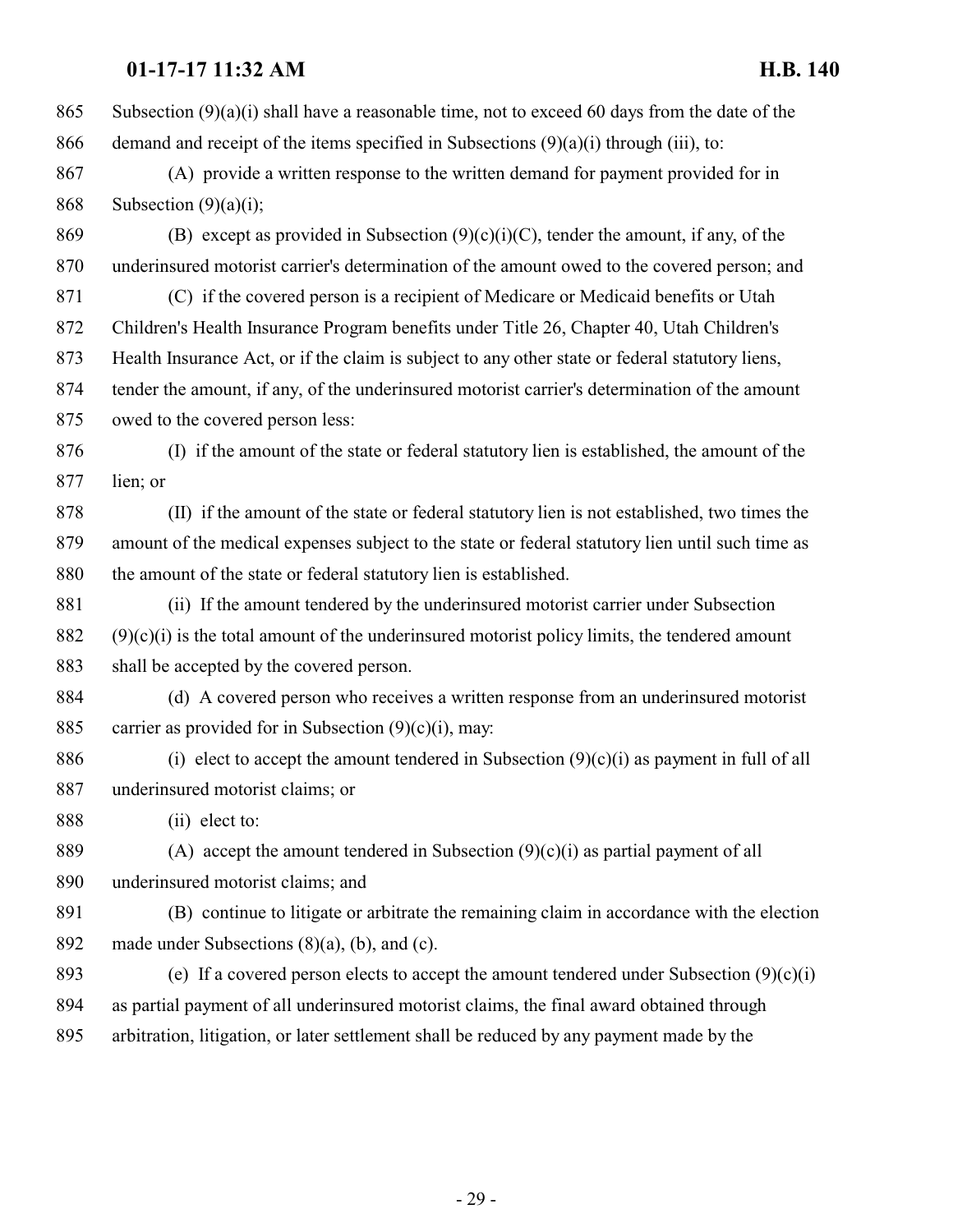underinsured motorist carrier under Subsection (9)(c)(i). (f) In an arbitration proceeding on the remaining underinsured claims: (i) the parties may not disclose to the arbitrator or arbitration panel the amount paid under Subsection (9)(c)(i) until after the arbitration award has been rendered; and (ii) the parties may not disclose the amount of the limits of underinsured motorist benefits provided by the policy. (g) If the final award obtained through arbitration or litigation is greater than the average of the covered person's initial written demand for payment provided for in Subsection (9)(a)(i) and the underinsured motorist carrier's initial written response provided for in 905 Subsection  $(9)(c)(i)$ , the underinsured motorist carrier shall pay: (i) the final award obtained through arbitration or litigation, except that if the award exceeds the policy limits of the subject underinsured motorist policy by more than \$15,000, the amount shall be reduced to an amount equal to the policy limits plus \$15,000; and (ii) any of the following applicable costs: (A) any costs as set forth in Rule 54(d), Utah Rules of Civil Procedure; (B) the arbitrator or arbitration panel's fee; and (C) the reasonable costs of expert witnesses and depositions used in the presentation of evidence during arbitration or litigation. (h) (i) The covered person shall provide an affidavit of costs within five days of an arbitration award. (ii) (A) Objection to the affidavit of costs shall specify with particularity the costs to which the underinsured motorist carrier objects. (B) The objection shall be resolved by the arbitrator or arbitration panel. 919 (iii) The award of costs by the arbitrator or arbitration panel under Subsection  $(9)(g)(ii)$  may not exceed \$5,000. (i) (i) A covered person shall disclose all material information, other than rebuttal evidence, within 30 days after a covered person elects to submit a claim for underinsured motorist coverage benefits to binding arbitration or files litigation as specified in Subsection (9)(a). 925 (ii) If the information under Subsection  $(9)(i)(i)$  is not disclosed, the covered person 926 may not recover costs or any amounts in excess of the policy under Subsection  $(9)(g)$ .